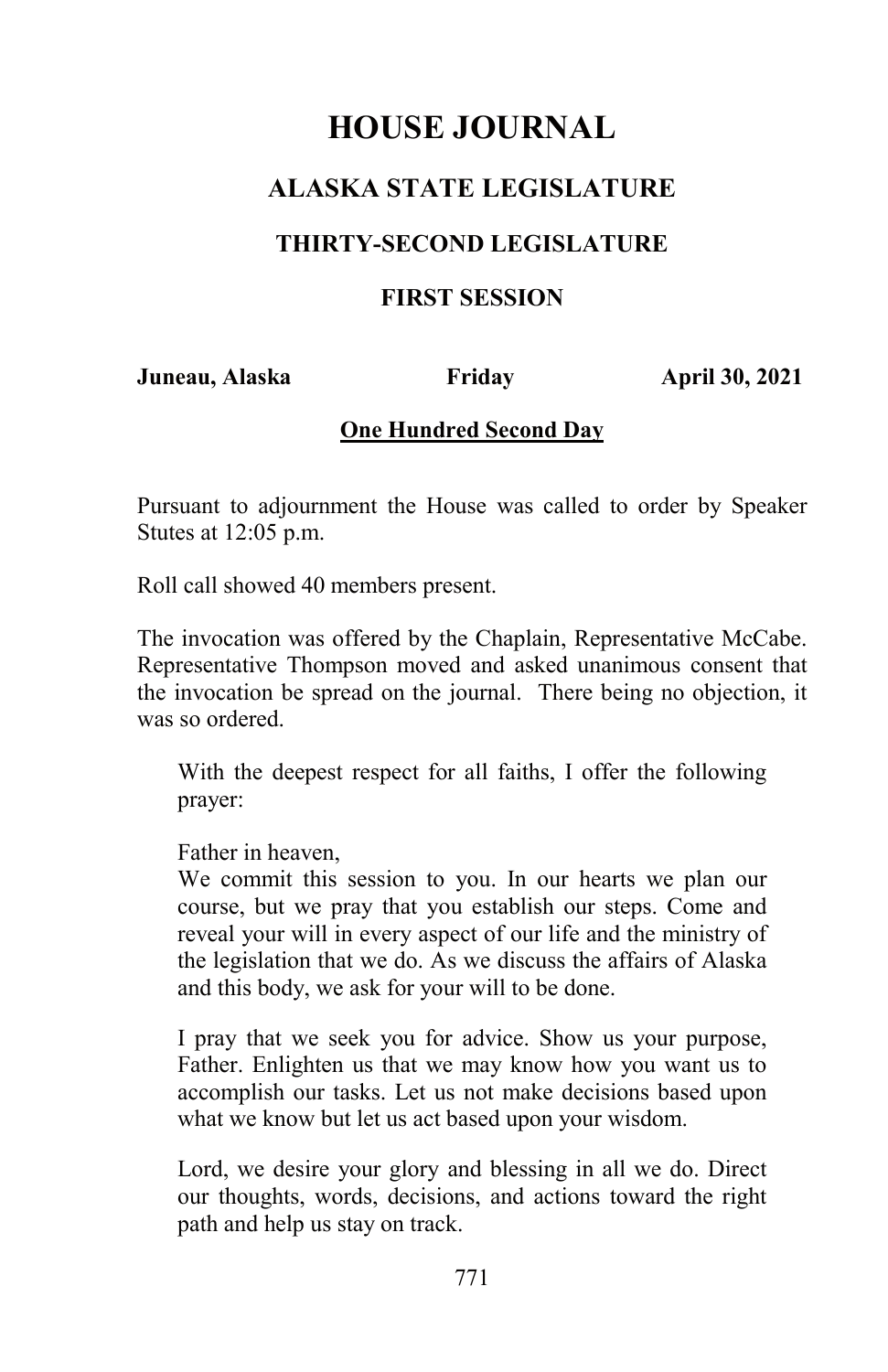Let your will be done as we plan and make decisions. Lord, we place this session in your hands. We place our hearts and our minds in your hands so that you may direct us. Amen.

The Pledge of Allegiance was led by Representative Prax.

# **CERTIFICATION OF THE JOURNAL**

Representative Tuck moved and asked unanimous consent that the journal for the 100th and 101st legislative days be approved as certified by the Chief Clerk. There being no objection, it was so ordered.

### **MESSAGES FROM THE SENATE**

A message dated April 30 was read stating the Senate passed the following, and they are transmitted for consideration:

# **FIRST READING AND REFERENCE OF SENATE BILLS**

### **SB 47**

SENATE BILL NO. 47 by Senators Gray-Jackson, Bishop, Shower, Revak, Begich, Stevens, Kawasaki, von Imhof, Costello, Holland, and Micciche, entitled:

"An Act relating to special registration plates for vehicles owned by persons with disabilities."

was read the first time and referred to the State Affairs Committee.

### **SB 125**

CS FOR SENATE BILL NO. 125(RES) by the Senate Resources Committee, entitled:

"An Act relating to the transferability of hunts awarded by drawing; and providing for an effective date."

was read the first time and referred to the Resources Committee.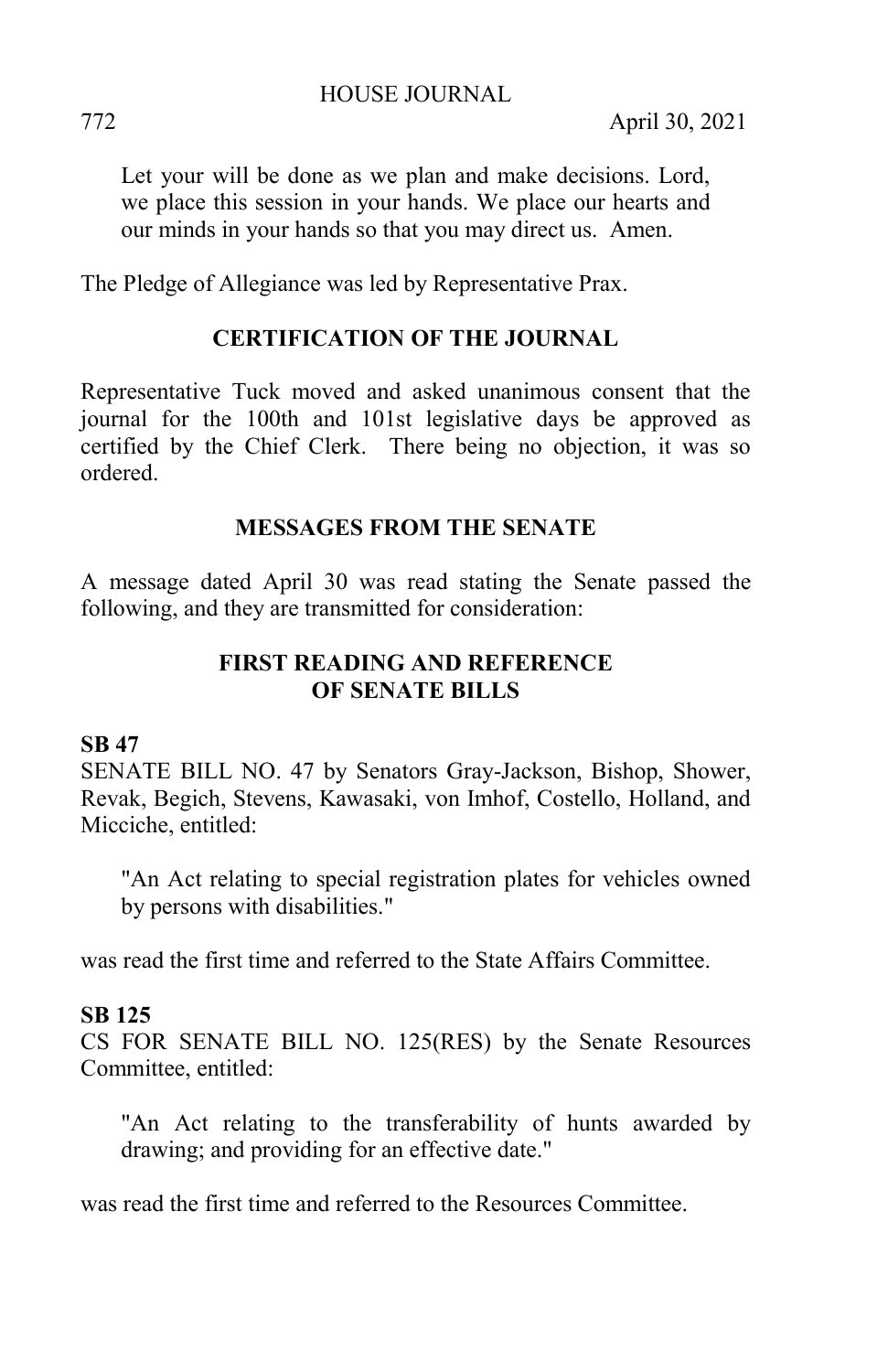### **COMMUNICATIONS**

The following was received:

Dept. of Natural Resources Division of Geological & Geophysical Surveys Alaska Seismic Hazards Safety Commission 2020 Annual Report to the Governor and State Legislature April 28, 2021 (as required by AS 44.37.067)

### **REPORTS OF STANDING COMMITTEES**

The Judiciary Committee reviewed the qualifications of the following and recommends the appointment be forwarded to a joint session for consideration:

### Kristie Babcock

as a member of the Alaska Judicial Council.

The report was signed by Representative Claman, Chair; and Representatives Eastman, Vance, Drummond, Snyder, and Kurka.

The Labor & Commerce Committee reviewed the qualifications of the following and recommends the appointments be forwarded to a joint session for consideration:

### Casey Dschaak

as a member of the Marijuana Control Board.

### Tanya Kirk

as a member of the Board of Certified Direct-Entry Midwives.

### Vincent Perez

as a member of the Occupational Safety and Health Review Board.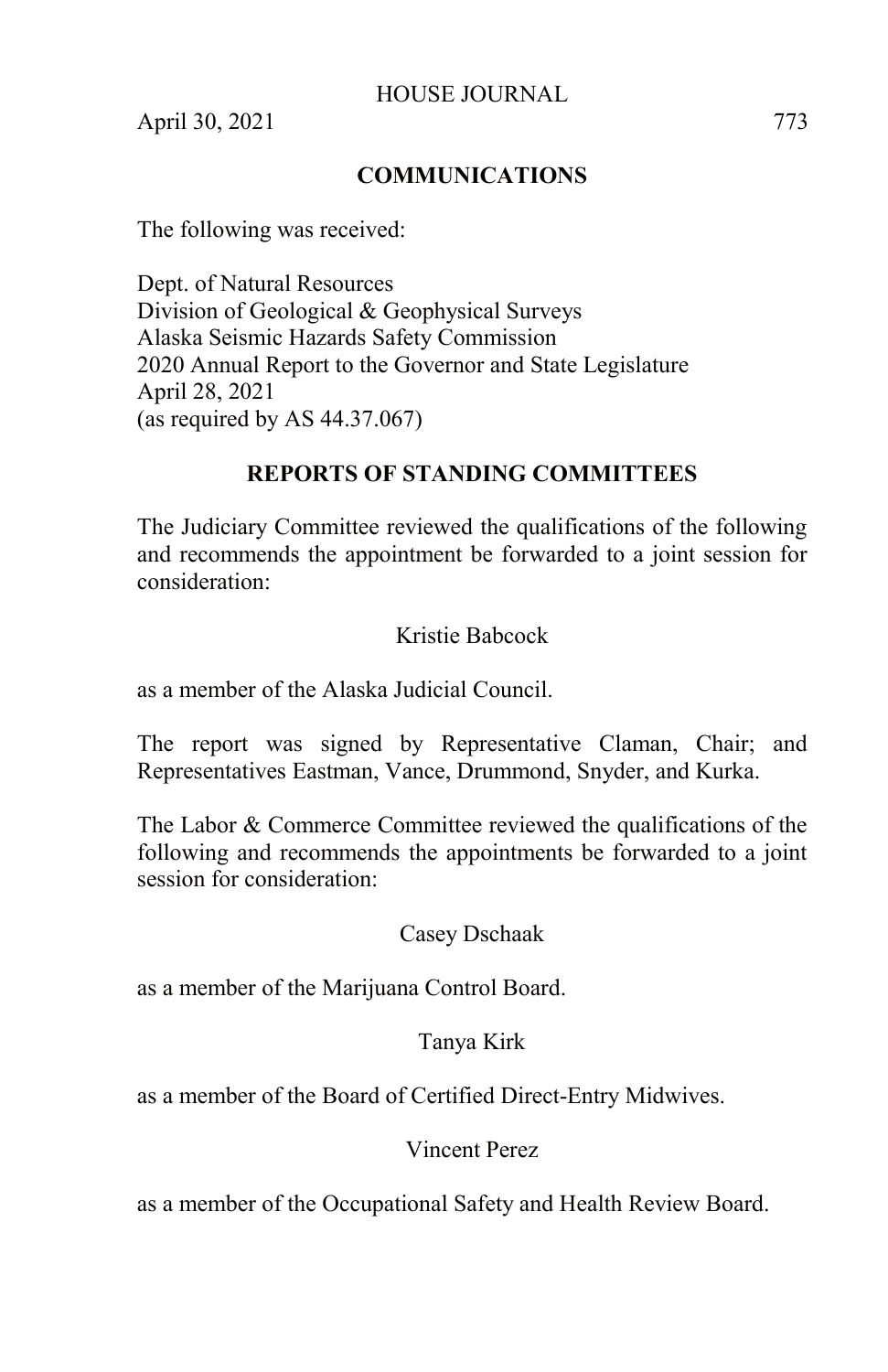The report was signed by Representatives Fields and Spohnholz, Cochairs; and Representatives Kaufman, Schrage, McCarty, Snyder, and Nelson.

## **HB 69**

The Finance Committee considered:

HOUSE BILL NO. 69

"An Act making appropriations for the operating and loan program expenses of state government and for certain programs; capitalizing funds; amending appropriations; making reappropriations; making supplemental appropriations; making appropriations under art. IX, sec. 17(c), Constitution of the State of Alaska, from the constitutional budget reserve fund; and providing for an effective date."

and recommends it be replaced with:

### CS FOR HOUSE BILL NO. 69(FIN)

"An Act making appropriations for the operating and loan program expenses of state government and for certain programs; capitalizing funds; amending appropriations; making capital appropriations, supplemental appropriations, and reappropriations; making appropriations under art. IX, sec. 17(c), Constitution of the State of Alaska, from the constitutional budget reserve fund; and providing for an effective date."

The report was signed by Representatives Merrick and Foster, Cochairs, with the following individual recommendations:

Do pass (5): Edgmon, Thompson, Wool, Josephson, Foster

No recommendation (5): Ortiz, LeBon, Johnson, Rasmussen, Merrick

Amend (1): Carpenter

HB 69 is on today's calendar.

### **HB 71**

The Finance Committee considered: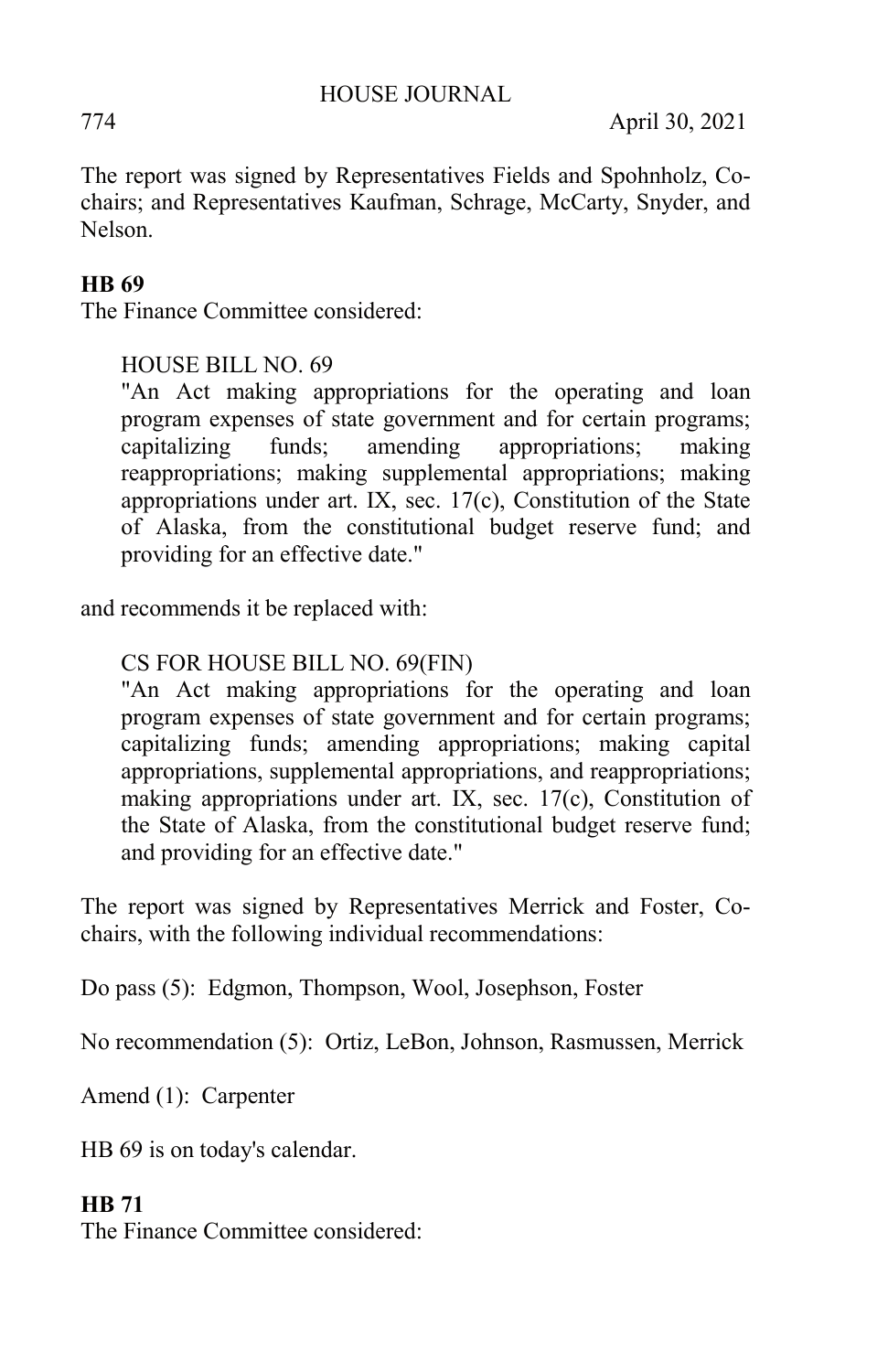HOUSE BILL NO. 71

"An Act making appropriations for the operating and capital expenses of the state's integrated comprehensive mental health program; making supplemental appropriations; and providing for an effective date."

and recommends it be replaced with:

CS FOR HOUSE BILL NO. 71(FIN) (same title)

The report was signed by Representatives Merrick and Foster, Cochairs, with the following individual recommendations:

Do pass (8): Edgmon, LeBon, Carpenter, Thompson, Johnson, Wool, Josephson, Foster

No recommendation (2): Rasmussen, Merrick

Amend (1): Ortiz

HB 71 is on today's calendar.

### **HB 146**

The Labor & Commerce Committee considered:

HOUSE BILL NO. 146

"An Act relating to disclosure of information regarding employee compensation by employers, employees, and applicants for employment; establishing the fund for protection of compensation disclosure rights; and providing for an effective date."

and recommends it be replaced with:

# CS FOR HOUSE BILL NO. 146(L&C)

"An Act relating to disclosure of information regarding employee compensation by employers, employees, and applicants for employment; and providing for an effective date."

The report was signed by Representatives Spohnholz and Fields, Cochairs, with the following individual recommendations: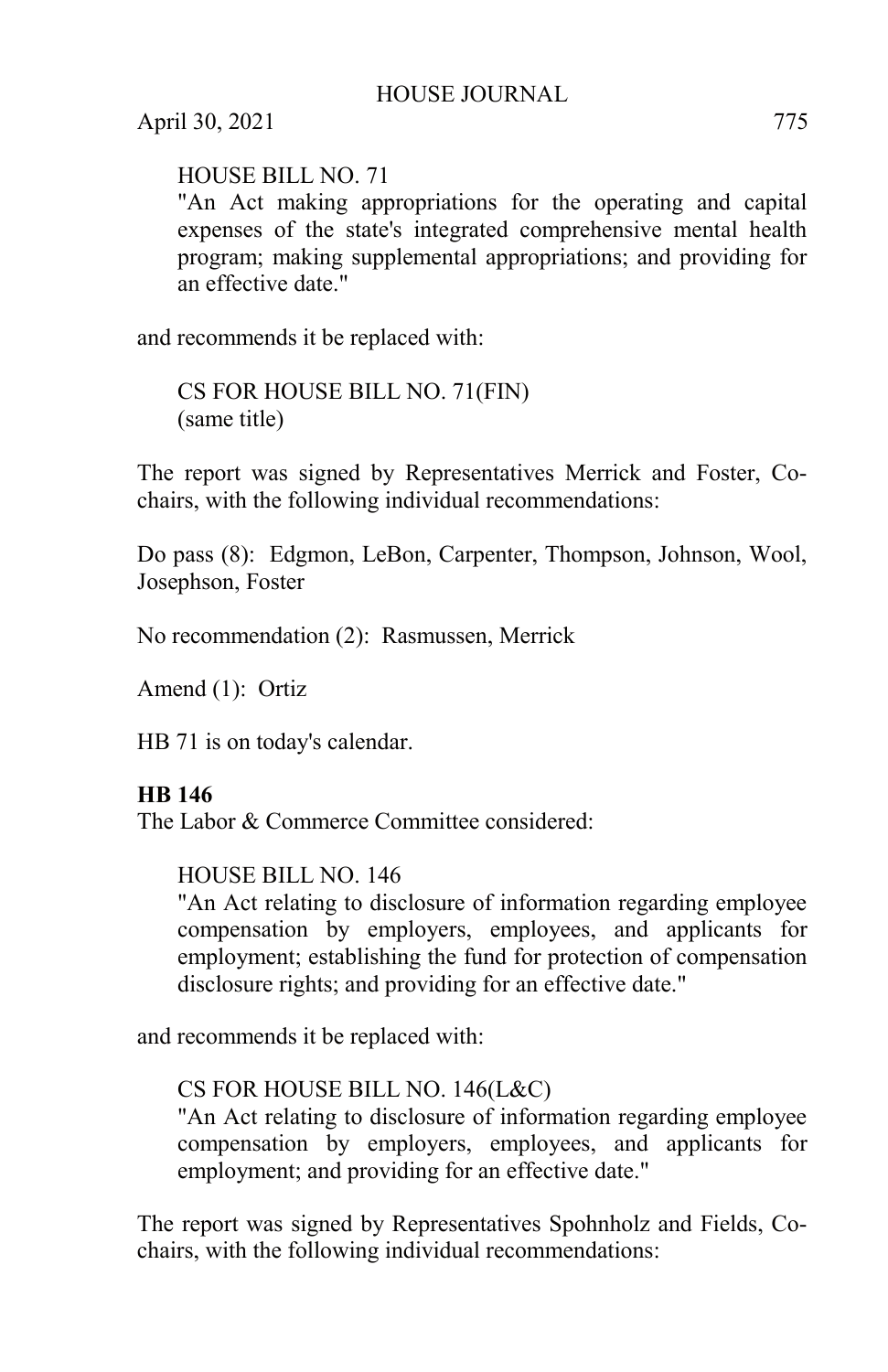Do pass (3): Snyder, Spohnholz, Fields

No recommendation (3): Kaufman, Schrage, McCarty

Amend (1): Nelson

The following fiscal note(s) apply to CSHB  $146$ (L&C):

1. Fiscal, Dept. of Labor & Workforce Development

HB 146 was referred to the Finance Committee.

### **HB 149**

The Labor & Commerce Committee considered:

HOUSE BILL NO. 149 "An Act relating to allowing certain child day care providers to organize for the purpose of collective bargaining."

The report was signed by Representatives Fields and Spohnholz, Cochairs, with the following individual recommendations:

Do pass (3): Snyder, Fields, Spohnholz

Do not pass (3): Kaufman, McCarty, Nelson

No recommendation (1): Schrage

The following fiscal note(s) apply:

1. Fiscal, Dept. of Labor & Workforce Development

HB 149 was referred to the State Affairs Committee.

# **INTRODUCTION OF CITATIONS**

The following citations were introduced and referred to the Rules Committee for placement on the calendar: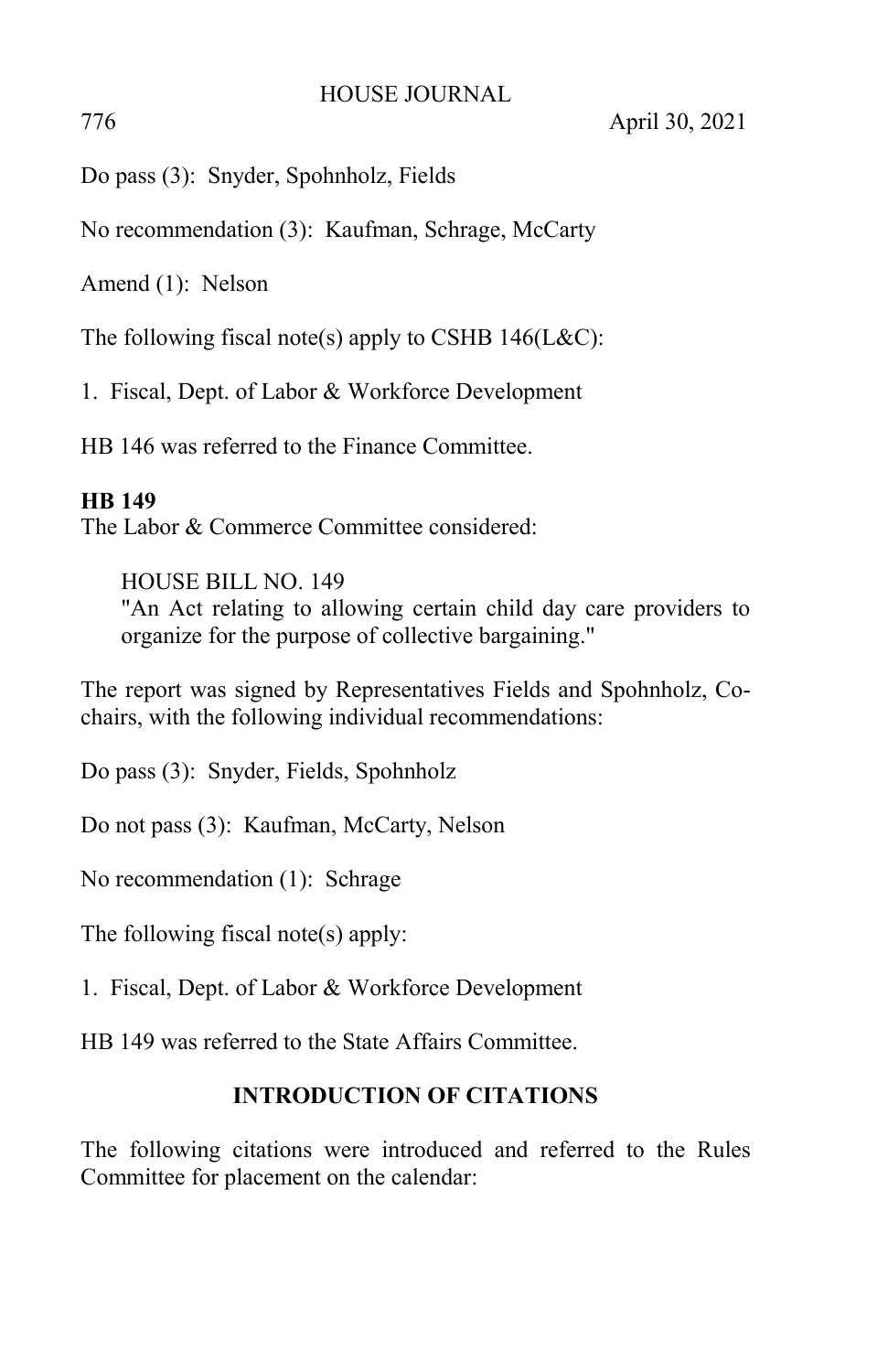Honoring - Jessica Bell and Family By Representatives Carpenter, Gillham

Honoring - Dr. Elizabeth Bates By Representative Zulkosky; Senator Hoffman

Honoring - Molly Yerkes By Senator Kiehl; Representatives Hannan, Story

In Memoriam - Audrey Gene Johnson By Representative Carpenter; Senator Micciche

In Memoriam - Jane (Deedee) Johnson By Representatives Story, Hannan; Senator Kiehl

In Memoriam - Leonid (Leo) Lelchuk By Representatives Story, Hannan

In Memoriam - Judy Gettys Knight By Representatives Story, Hannan

In Memoriam - Caley Joy Bringmann By Representatives Tuck, Claman

In Memoriam - Craig Lindh By Senator Kiehl; Representatives Hannan, Story

### **INTRODUCTION, FIRST READING, AND REFERENCE OF HOUSE BILLS**

#### **HB 197**

HOUSE BILL NO. 197 by the House Special Committee on Ways and Means, entitled:

"An Act making an appropriation from the earnings reserve account for the payment of a permanent fund dividend; and providing for an effective date."

was read the first time and referred to the House Special Committee on Ways & Means and the Finance Committee.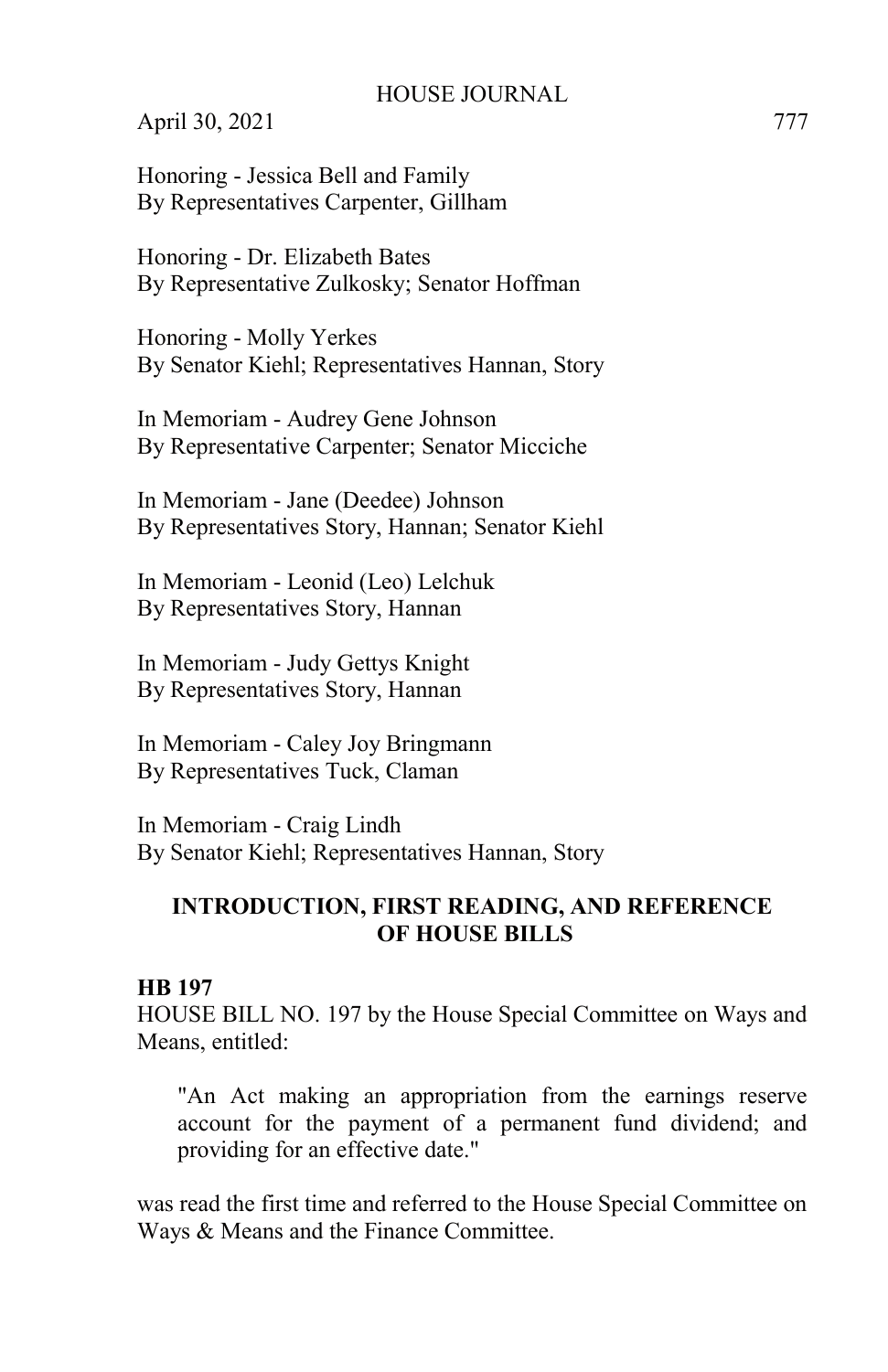## **CONSIDERATION OF THE DAILY CALENDAR**

The Speaker stated that all amendments must be submitted to the Chief Clerk's office by noon, May 1.

## **SECOND READING OF HOUSE BILLS**

#### **HB 69**

The Speaker stated that, without objection, the following would be moved to the bottom of the calendar:

### HOUSE BILL NO. 69

"An Act making appropriations for the operating and loan program expenses of state government and for certain programs; capitalizing funds; amending appropriations; making reappropriations; making supplemental appropriations; making appropriations under art. IX, sec. 17(c), Constitution of the State of Alaska, from the constitutional budget reserve fund; and providing for an effective date."

### **HB 71**

The Speaker stated that, without objection, the following would be moved to the bottom of the calendar:

### HOUSE BILL NO. 71

"An Act making appropriations for the operating and capital expenses of the state's integrated comprehensive mental health program; making supplemental appropriations; and providing for an effective date."

### **THIRD READING OF HOUSE BILLS**

#### **HB 41**

The following, which was advanced to third reading from the April 28 calendar (page 745), was read the third time:

### CS FOR HOUSE BILL NO. 41(FIN)

"An Act relating to management of enhanced stocks of shellfish; authorizing certain nonprofit organizations to engage in shellfish enhancement projects; relating to application fees for salmon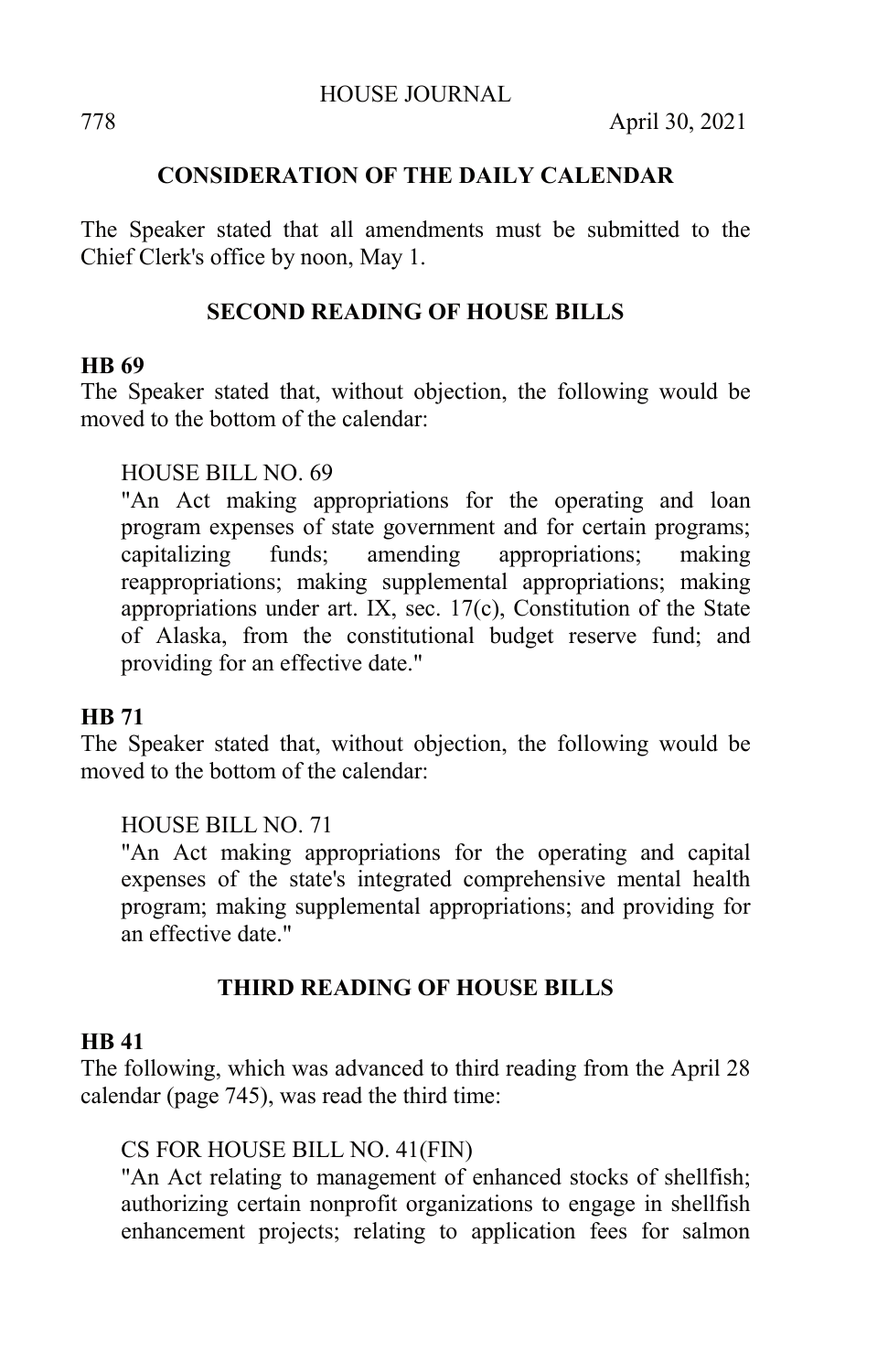April 30, 2021 779

hatchery permits and shellfish enhancement project permits; relating to the marketing of aquatic farm products by the Alaska Seafood Marketing Institute; and providing for an effective date."

Representative Tuck moved and asked unanimous consent that Representative Spohnholz be excused from the call of the House today. There being no objection, it was so ordered.

The question being: "Shall CSHB 41(FIN) pass the House?" The roll was taken with the following result:

CSHB 41(FIN) Third Reading Final Passage

### **YEAS: 37 NAYS: 2 EXCUSED: 1 ABSENT: 0**

Yeas: Carpenter, Claman, Cronk, Drummond, Edgmon, Fields, Foster, Gillham, Hannan, Hopkins, Johnson, Josephson, Kaufman, Kreiss-Tomkins, LeBon, McCabe, McCarty, McKay, Merrick, Nelson, Ortiz, Patkotak, Prax, Rasmussen, Rauscher, Schrage, Shaw, Snyder, Story, Stutes, Tarr, Thompson, Tilton, Tuck, Vance, Wool, Zulkosky

Nays: Eastman, Kurka

Excused: Spohnholz

And so, CSHB 41(FIN) passed the House.

Representative Tuck moved and asked unanimous consent that the roll call on the passage of the bill be considered the roll call on the effective date clause.

Representative Eastman objected.

Representative Eastman moved and asked unanimous consent to divide the question.

There was objection.

The question being: "Shall the Effective Date clause be divided?" The roll was taken with the following result: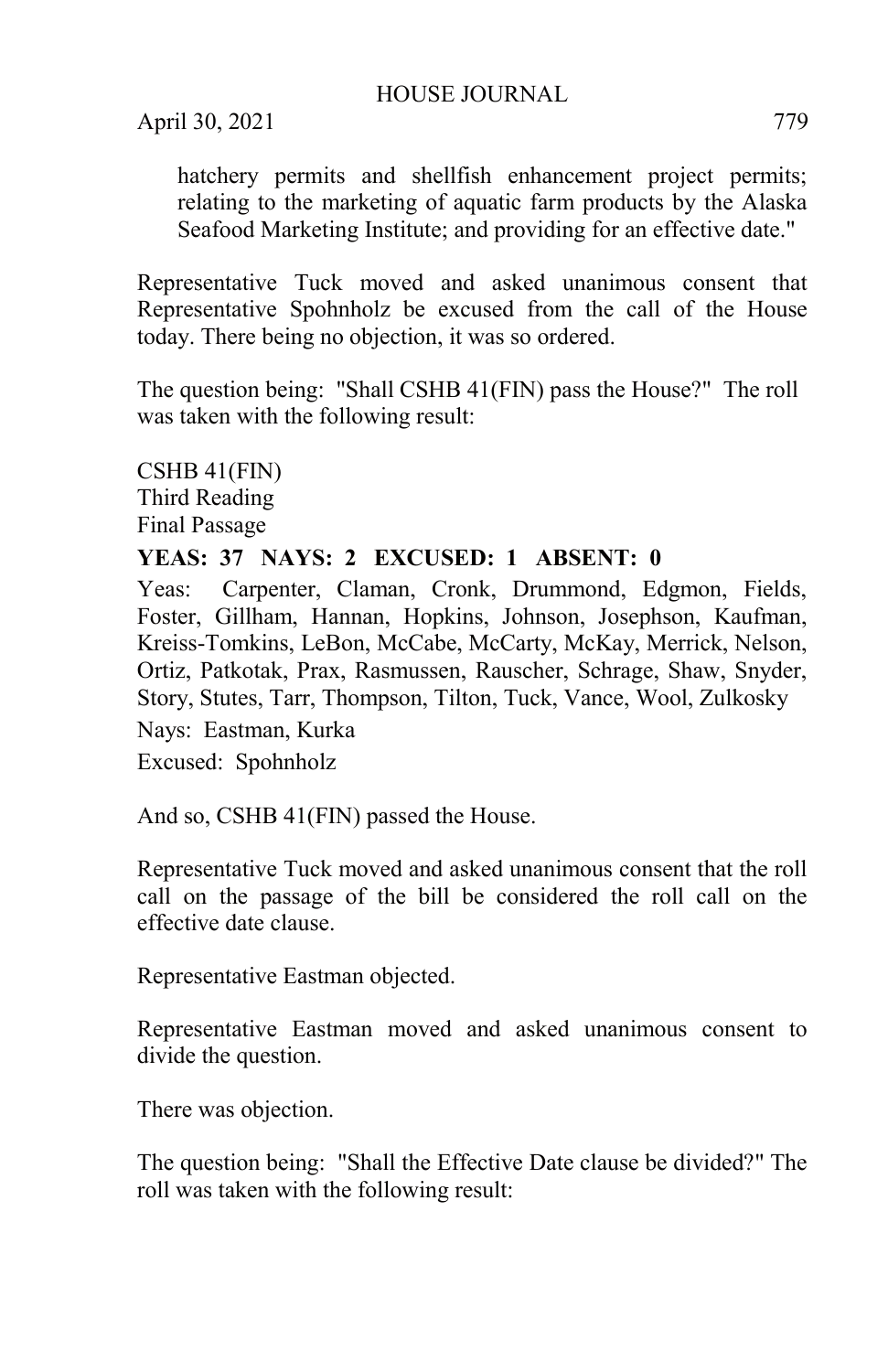780 April 30, 2021

# CSHB 41(FIN) Divide the Question Effective Date

# **YEAS: 13 NAYS: 26 EXCUSED: 1 ABSENT: 0**

Yeas: Carpenter, Eastman, Johnson, Kaufman, Kurka, LeBon, McCabe, McKay, Prax, Rauscher, Shaw, Tilton, Vance

Nays: Claman, Cronk, Drummond, Edgmon, Fields, Foster, Gillham, Hannan, Hopkins, Josephson, Kreiss-Tomkins, McCarty, Merrick, Nelson, Ortiz, Patkotak, Rasmussen, Schrage, Snyder, Story, Stutes, Tarr, Thompson, Tuck, Wool, Zulkosky

Excused: Spohnholz

And so, the motion failed.

The question being: "Shall the effective date clause be adopted?" The roll was taken with the following result:

CSHB 41(FIN) Third Reading Effective Date

### **YEAS: 36 NAYS: 3 EXCUSED: 1 ABSENT: 0**

Yeas: Carpenter, Claman, Cronk, Drummond, Edgmon, Fields, Foster, Gillham, Hannan, Hopkins, Josephson, Kaufman, Kreiss-Tomkins, LeBon, McCabe, McCarty, McKay, Merrick, Nelson, Ortiz, Patkotak, Prax, Rasmussen, Rauscher, Schrage, Shaw, Snyder, Story, Stutes, Tarr, Thompson, Tilton, Tuck, Vance, Wool, Zulkosky

Nays: Eastman, Johnson, Kurka

Excused: Spohnholz

And so, the effective date clause was adopted.

CSHB 41(FIN) was referred to the Chief Clerk for engrossment.

# **SECOND READING OF HOUSE BILLS**

### **HB 69**

The following, which was moved to the bottom of the calendar (page 778), was read the second time: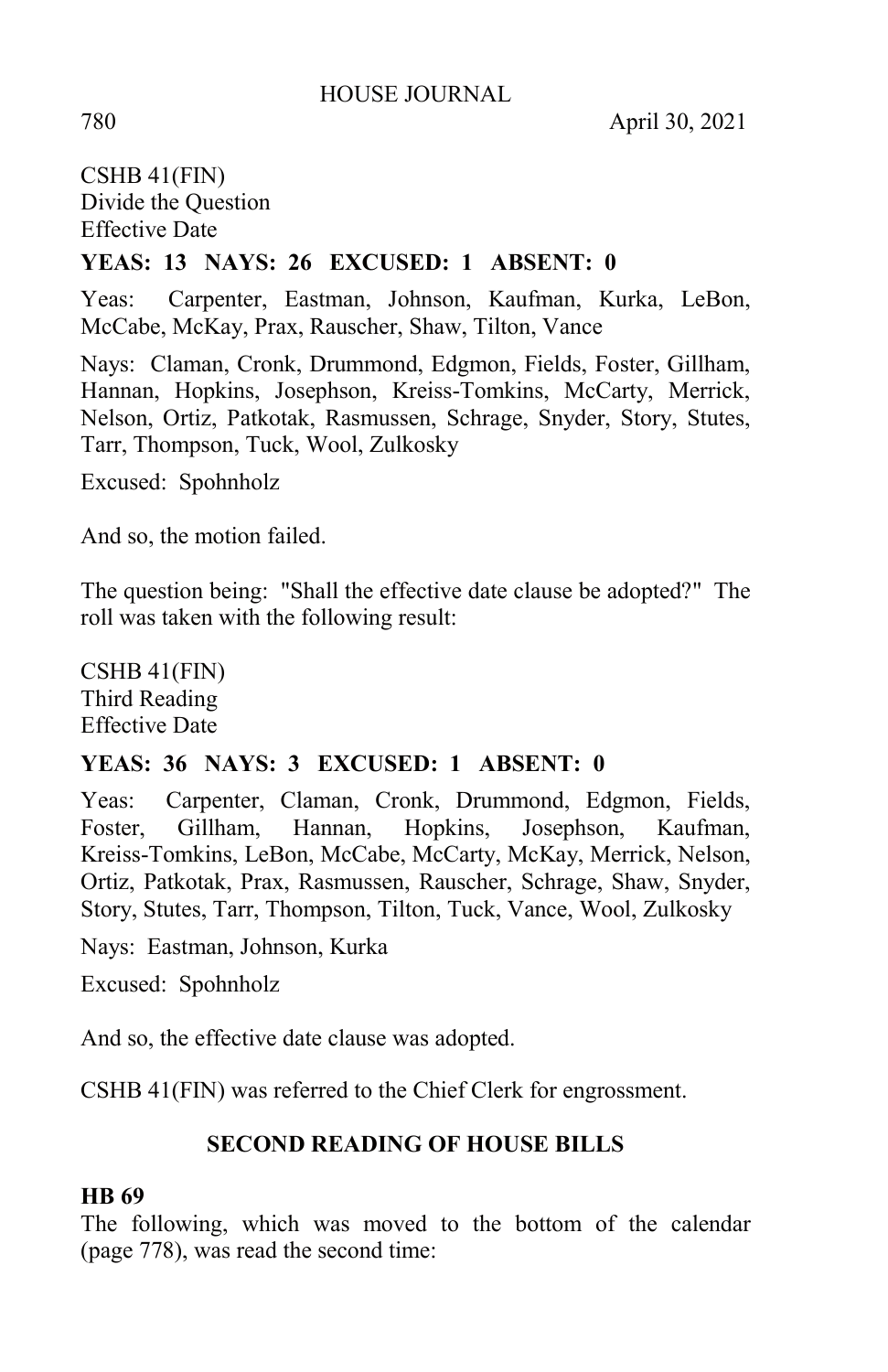# HOUSE BILL NO. 69

"An Act making appropriations for the operating and loan program expenses of state government and for certain programs; capitalizing funds; amending appropriations; making reappropriations; making supplemental appropriations; making appropriations under art. IX, sec. 17(c), Constitution of the State of Alaska, from the constitutional budget reserve fund; and providing for an effective date."

with the: Journal Page

### FIN RPT CS(FIN) NEW TITLE 5DP 5NR 1AM 774

Representative Tuck moved and asked unanimous consent that the following committee substitute be adopted in lieu of the original bill:

### CS FOR HOUSE BILL NO. 69(FIN)

"An Act making appropriations for the operating and loan program expenses of state government and for certain programs; capitalizing funds; amending appropriations; making capital appropriations, supplemental appropriations, and reappropriations; making appropriations under art. IX, sec. 17(c), Constitution of the State of Alaska, from the constitutional budget reserve fund; and providing for an effective date."

Representative Carpenter objected.

The question being: "Shall CSHB 69(FIN) be adopted in lieu of the original bill?" The roll was taken with the following result:

HB 69 Second Reading Adopt Finance CS

### **YEAS: 23 NAYS: 16 EXCUSED: 1 ABSENT: 0**

Yeas: Claman, Drummond, Edgmon, Fields, Foster, Hannan, Hopkins, Josephson, Kreiss-Tomkins, LeBon, Merrick, Ortiz, Patkotak, Rasmussen, Schrage, Snyder, Story, Stutes, Tarr, Thompson, Tuck, Wool, Zulkosky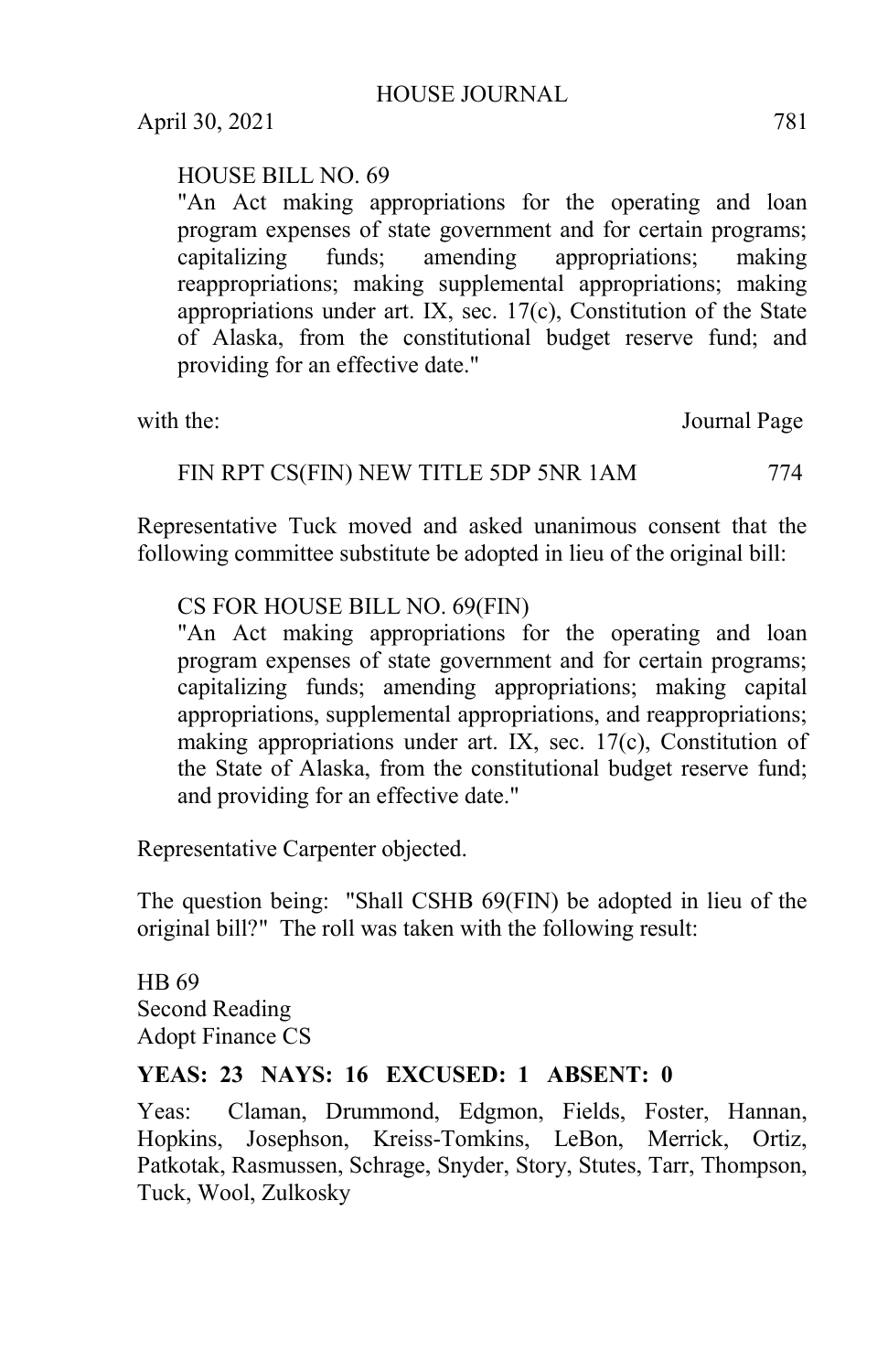782 April 30, 2021

Nays: Carpenter, Cronk, Eastman, Gillham, Johnson, Kaufman, Kurka, McCabe, McCarty, McKay, Nelson, Prax, Rauscher, Shaw, Tilton, Vance

Excused: Spohnholz

And so, CSHB 69(FIN) was adopted

The Speaker stated that, without objection, the House would recess until 4:00 p.m.; and so, the House recessed at 12:45 p.m.

### **AFTER RECESS**

The Speaker called the House back to order at 4:14 p.m.

\*\*The presence of Representative Spohnholz, who was excused page 779, was noted.

### **SECOND READING OF HOUSE BILLS**

### **HB 69**

The following was before the house in second reading:

CS FOR HOUSE BILL NO. 69(FIN)

"An Act making appropriations for the operating and loan program expenses of state government and for certain programs; capitalizing funds; amending appropriations; making capital appropriations, supplemental appropriations, and reappropriations; making appropriations under art. IX, sec. 17(c), Constitution of the State of Alaska, from the constitutional budget reserve fund; and providing for an effective date."

Amendment No. 1 was not offered.

Amendment No. 2 was offered by Representative Gillham:

Page 10, line 11: Delete "**249,824,000**" Insert "**249,714,800**" Delete "**24,328,600**" Insert "**24,219,400**"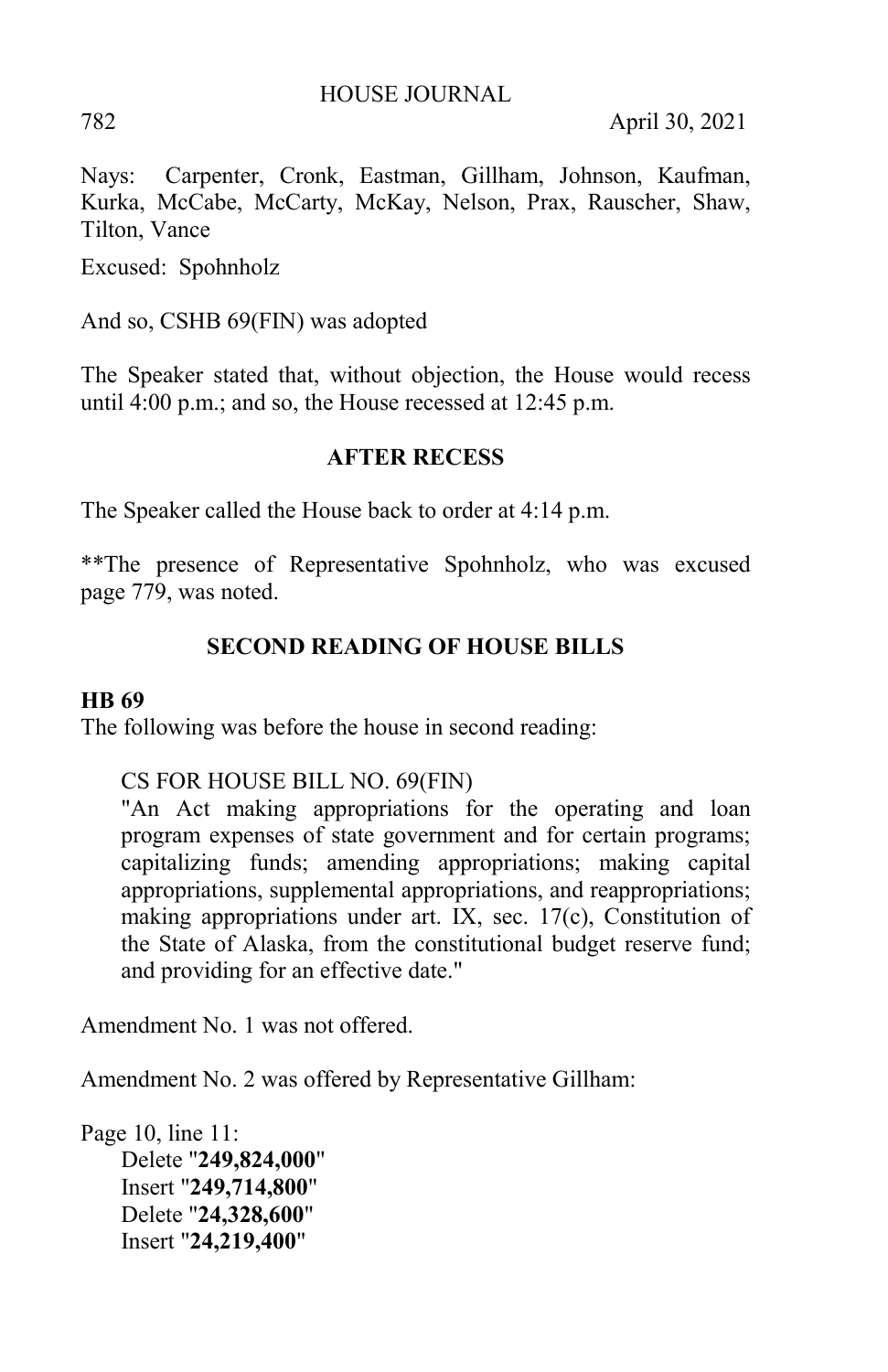Page 10, line 22: Delete "1,997,800" Insert "1,888,600"

Adjust fund sources and totals accordingly.

Representative Gillham moved and asked unanimous consent that Amendment No. 2 be adopted.

Representative Story objected.

The question being: "Shall Amendment No. 2 be adopted?" The roll was taken with the following result:

CSHB 69(FIN) Second Reading Amendment No. 2

### **YEAS: 19 NAYS: 20 EXCUSED: 0 ABSENT: 1**

Yeas: Cronk, Eastman, Gillham, Johnson, Kaufman, Kurka, LeBon, McCabe, McCarty, McKay, Nelson, Prax, Rasmussen, Rauscher, Shaw, Story, Thompson, Tilton, Vance

Nays: Claman, Drummond, Edgmon, Fields, Foster, Hannan, Hopkins, Josephson, Kreiss-Tomkins, Merrick, Ortiz, Patkotak, Schrage, Snyder, Spohnholz, Stutes, Tarr, Tuck, Wool, Zulkosky

Absent: Carpenter

And so, Amendment No. 2 was not adopted.

Representative Story moved and asked unanimous consent that the House rescind previous action in failing to adopt Amendment No. 2. There being no objection, it was so ordered.

The question being: "Shall Amendment No. 2 be adopted?" The roll was taken with the following result:

CSHB 69(FIN) Second Reading Amendment No. 2

### **YEAS: 19 NAYS: 21 EXCUSED: 0 ABSENT: 0**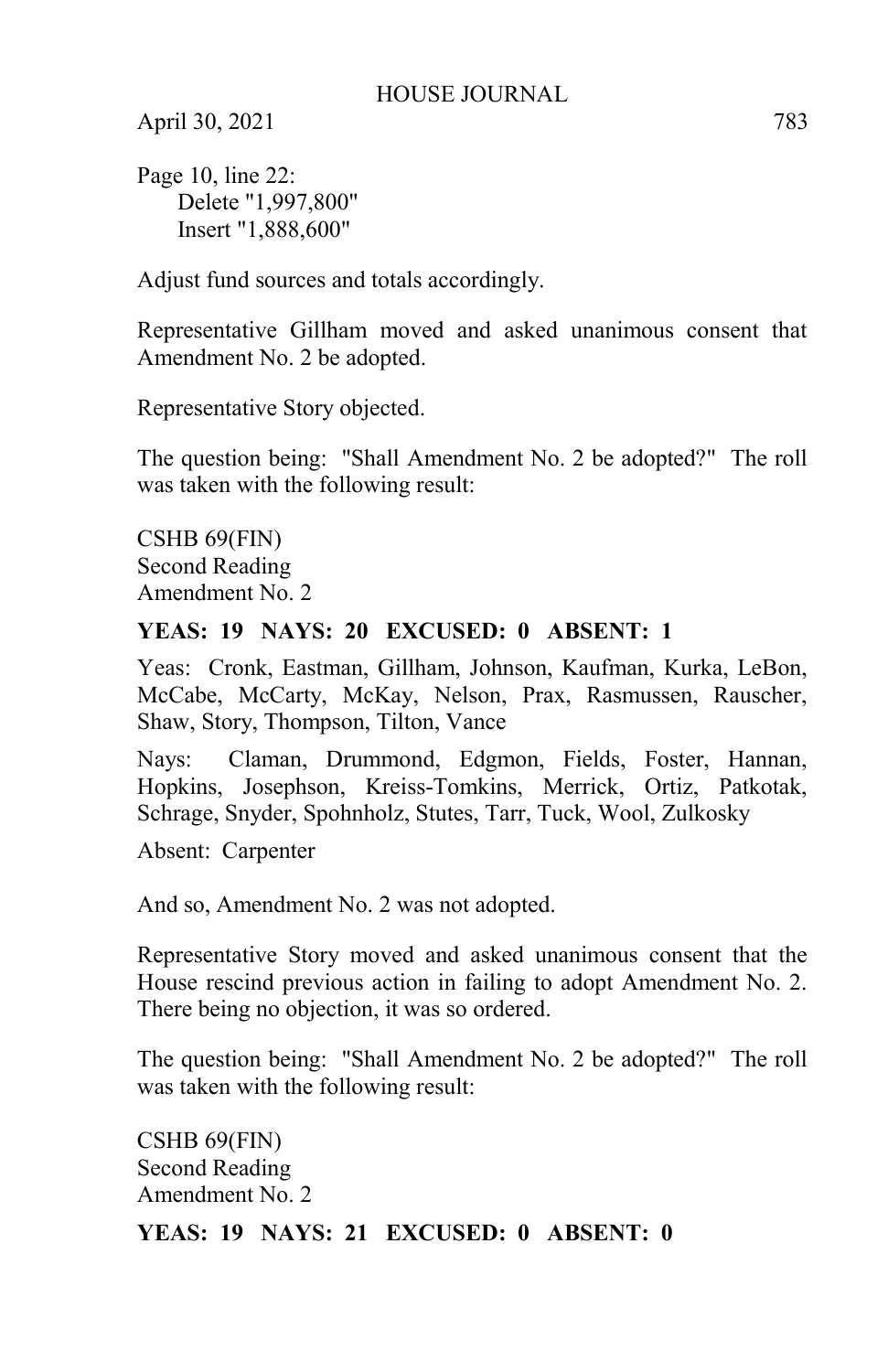Yeas: Carpenter, Cronk, Eastman, Gillham, Johnson, Kaufman, Kurka, LeBon, McCabe, McCarty, McKay, Nelson, Prax, Rasmussen, Rauscher, Shaw, Thompson, Tilton, Vance

Nays: Claman, Drummond, Edgmon, Fields, Foster, Hannan, Hopkins, Josephson, Kreiss-Tomkins, Merrick, Ortiz, Patkotak, Schrage, Snyder, Spohnholz, Story, Stutes, Tarr, Tuck, Wool, Zulkosky

And so, Amendment No. 2 was not adopted.

Amendment No. 3 was offered by Representative Carpenter:

Page 101, following line 26:

Insert a new subsection to read:

"(f) The sum of \$1,000,000,000 is appropriated from the earnings reserve account (AS 37.13.145) to the Department of Administration for deposit in the defined benefit plan account in the public employees' retirement system as an additional state contribution for the fiscal year ending June 30, 2022."

Page 106, line 9, following "(c)": Insert "and (f)"

Representative Carpenter moved and asked unanimous consent that Amendment No. 3 be adopted.

Representative Edgmon objected.

Representative Fields rose to a point of order regarding debate, stating that a member should not interpret another member's remarks or motives.

Representative McCabe rose to a point of order requesting the member to cite the relevant rule.

Representative Fields cited Section 123 of Mason's Manual.

The Speaker cautioned the member to confine remarks to the amendment.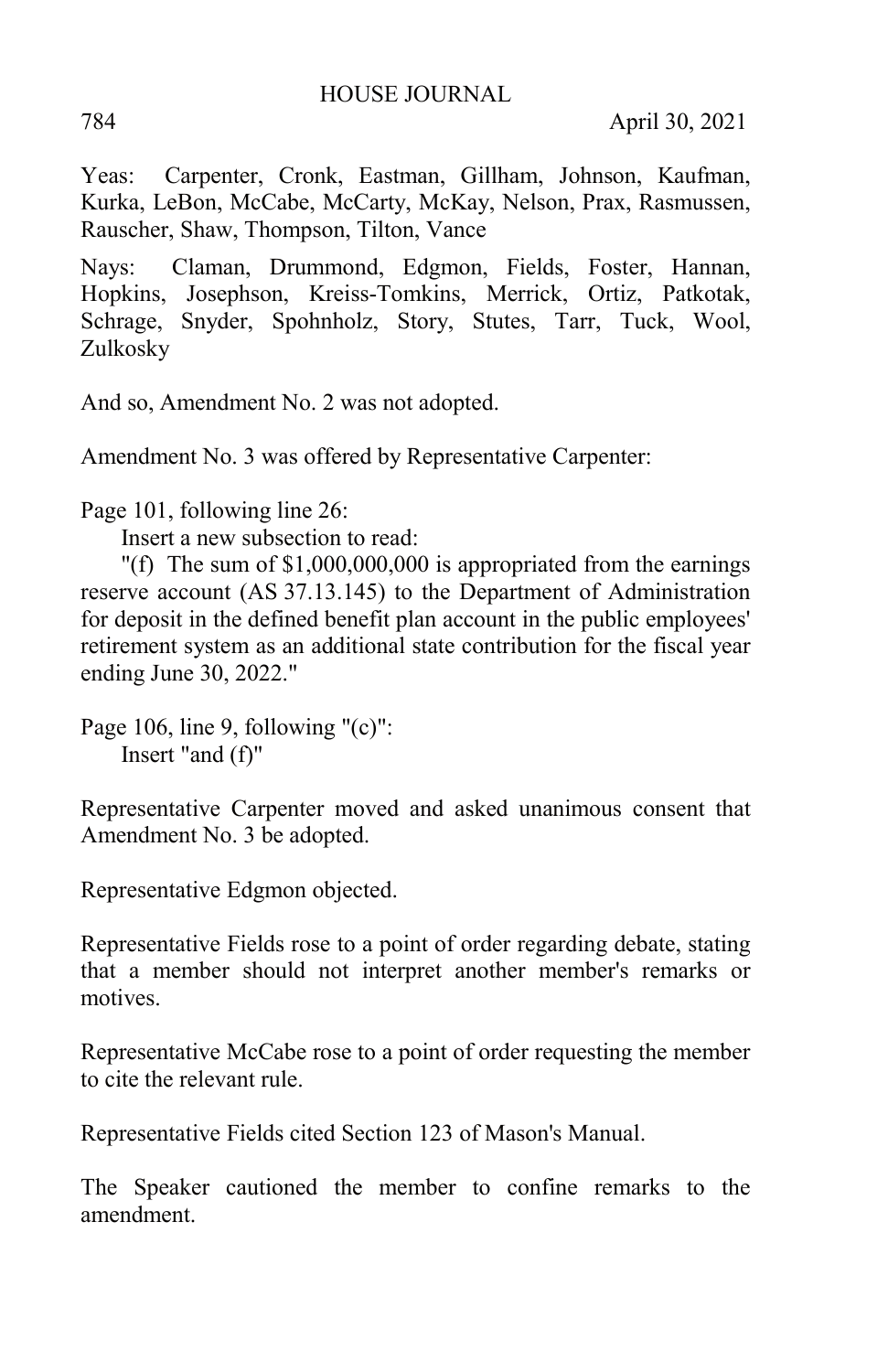The question being: "Shall Amendment No. 3 be adopted?" The roll was taken with the following result:

CSHB 69(FIN) Second Reading Amendment No. 3

### **YEAS: 18 NAYS: 22 EXCUSED: 0 ABSENT: 0**

Yeas: Carpenter, Cronk, Gillham, Johnson, Kaufman, Kurka, LeBon, McCabe, McCarty, McKay, Nelson, Prax, Rasmussen, Rauscher, Shaw, Thompson, Tilton, Vance

Nays: Claman, Drummond, Eastman, Edgmon, Fields, Foster, Hannan, Hopkins, Josephson, Kreiss-Tomkins, Merrick, Ortiz, Patkotak, Schrage, Snyder, Spohnholz, Story, Stutes, Tarr, Tuck, Wool, Zulkosky

And so, Amendment No. 3 was not adopted.

Representative Tuck moved and asked unanimous consent that CSHB 69(FIN) be considered engrossed, advanced to third reading, and placed on final passage.

There was objection.

CSHB 69(FIN) will advance to third reading on tomorrow's calendar.

### **HB 71**

The following was read the second time:

### HOUSE BILL NO. 71

"An Act making appropriations for the operating and capital expenses of the state's integrated comprehensive mental health program; making supplemental appropriations; and providing for an effective date."

with the: Journal Page

FIN RPT CS(FIN) 8DP 2NR 1AM 774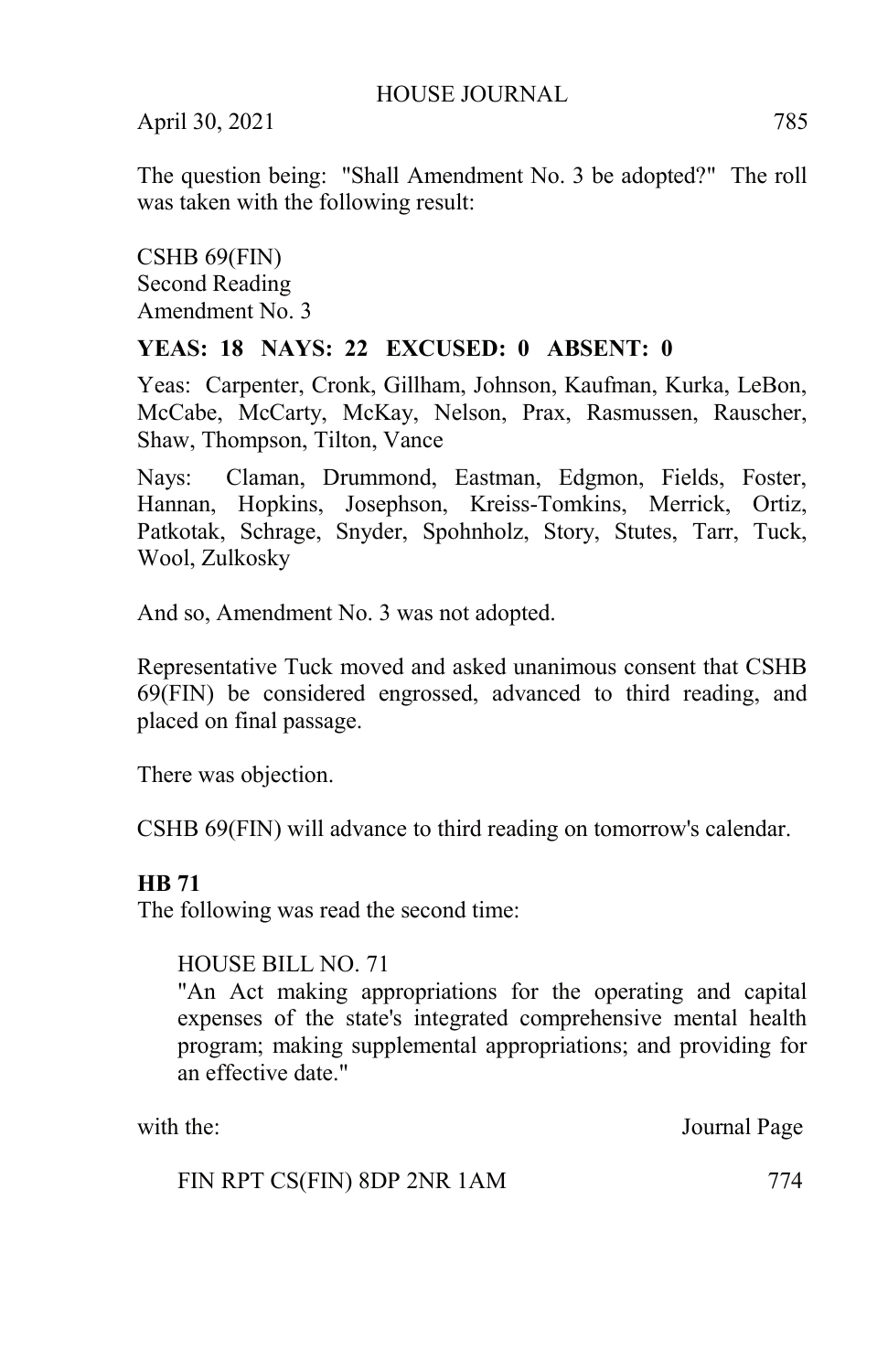786 April 30, 2021

Representative Tuck moved and asked unanimous consent that the following committee substitute be adopted in lieu of the original bill:

CS FOR HOUSE BILL NO. 71(FIN) (same title)

There being no objection, it was so ordered.

Representative Tuck moved and asked unanimous consent that CSHB 71(FIN) be considered engrossed, advanced to third reading, and placed on final passage.

There was objection.

CSHB 71(FIN) will advance to third reading on tomorrow's calendar.

# **LEGISLATIVE CITATIONS**

Representative Tuck moved and asked unanimous consent that the House approve the citations on the calendar.

Representative Claman objected to the citation, In Memoriam - Rodger Warren "Rod" Pegues, offered remarks, and withdrew the objection.

There being no further objection, the following citations were approved and sent to enrolling:

Honoring - Sergeant Daniel Max Olick, Sr., Village Public Safety **Officer** By Representative Zulkosky

Honoring - Jack P. MacDonald By Representative Eastman; Senator Shower

Honoring - Kyle Kaiser By Representatives Nelson, Shaw, Tuck

Honoring - Dr. Ellen Hodges By Representative Zulkosky; Senator Hoffman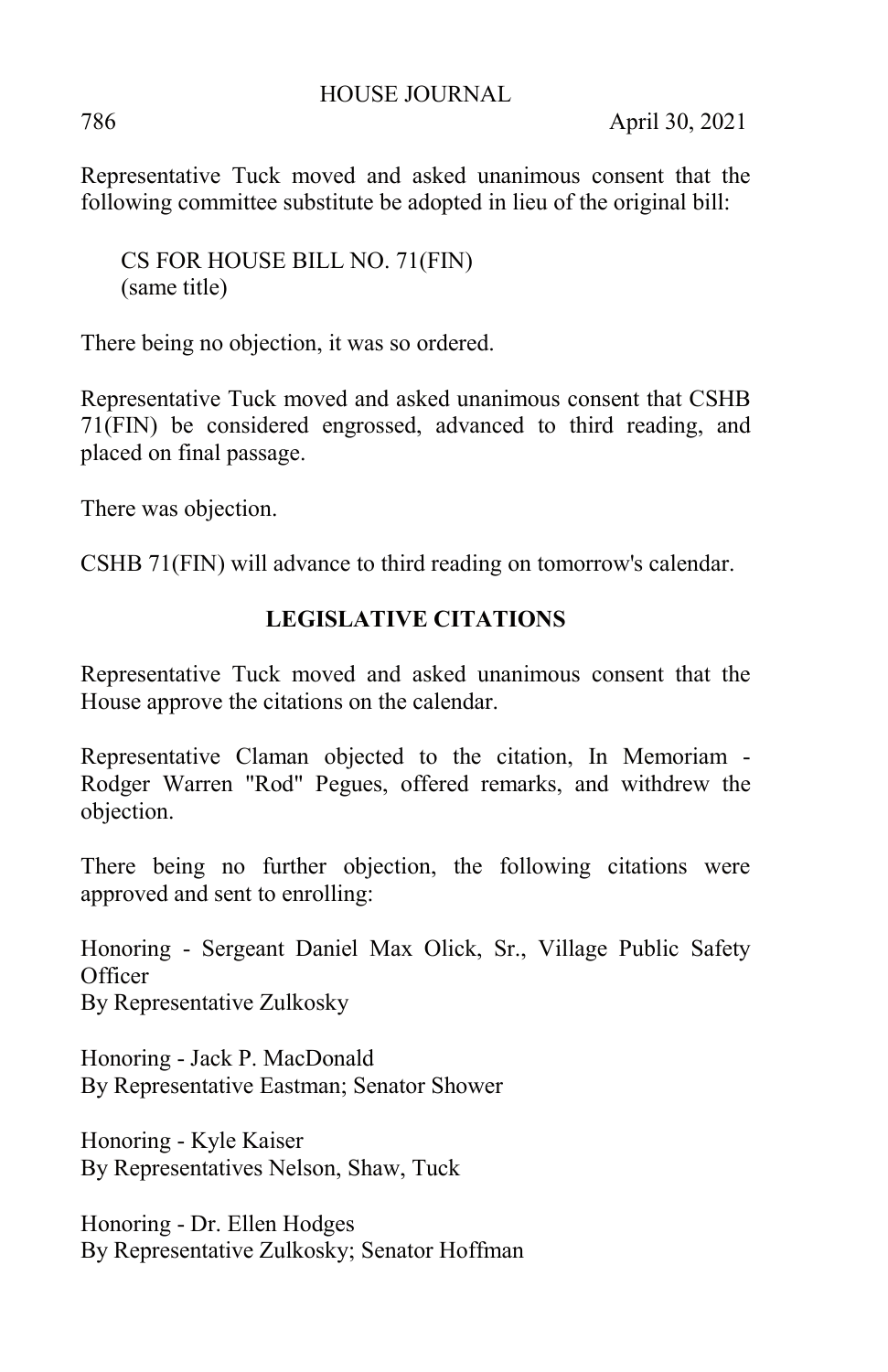Honoring - Hammer and Wikan By Representative Kreiss-Tomkins; Senator Stedman

Honoring - Juneau-Douglas High School: Yadaa.at Kalé, Boys Basketball Team By Representatives Hannan, Story; Senator Kiehl

Honoring - Pastor Alan Humphries By Senator Micciche

Honoring - Connie Bacon By Senator Micciche; Representative Carpenter

Honoring - Rebecca Huggins By Senators Wilson, Revak

Honoring - Juneau Capitals 18U-A Hockey Team Alaska State Hockey Association, 2020-2021 State Champions By Senator Kiehl; Representatives Hannan, Story

Honoring - Juneau Capitals 14U-A Hockey Team Alaska State Hockey Association, 2020-2021 State Champions By Senator Kiehl; Representatives Story, Hannan

In Memoriam - Dietrich Strohmaier By Representative Hopkins; Senator Kawasaki

In Memoriam - Jim Fleming By Representatives Fields, Shaw

In Memoriam - Penelope Foudeas By Representatives Drummond, Shaw, Rasmussen

In Memoriam - Jack Krase and Sally Ann Lesh By Representatives Hannan, Story; Senator Kiehl

In Memoriam - Rodger Warren "Rod" Pegues By Senator Kiehl; Representatives Hannan, Story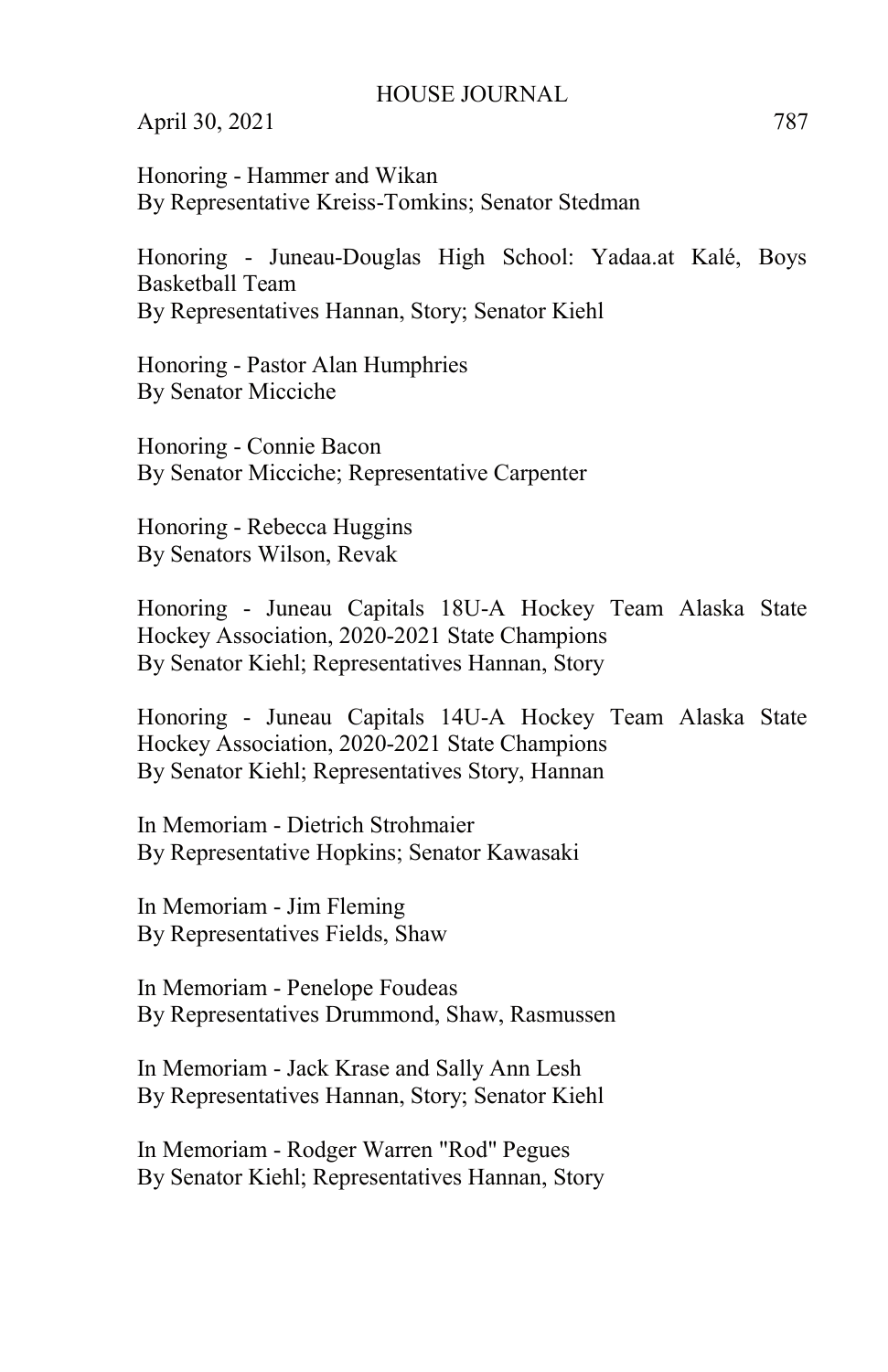788 April 30, 2021

In Memoriam - Ronald Herbert "Ron" Maas By Senator Kiehl; Representatives Hannan, Story

In Memoriam - Gerald Wilbert Guess By Senator Wilson

In Memoriam - Jimmie Lee April By Senators Wilson, Wielechowski; Representative Spohnholz

In Memoriam - Richard Beneville By Senators Olson, Wilson; Representative Foster

In Memoriam - Larry Floyd Fagerstrom, Sr. By Senator Olson; Representative Foster

In Memoriam - Carrol Martin By Senator Micciche

In Memoriam - William F. Warren By Senator Micciche; Representative Carpenter

In Memoriam - David William Stein By Senator Micciche

In Memoriam - Betty Obendorf By Senator Micciche

In Memoriam - Rich Listowski By Senator Kiehl; Representatives Hannan, Story

### **UNFINISHED BUSINESS**

Representative Tuck moved and asked unanimous consent that the following members be excused from a call of the House. There being no objection, the members were excused as noted:

Representative Kreiss-Tomkins – from 8:00 a.m., May 29 to 8:00 a.m., June 5

Representative Tuck – from 8:00 a.m., May 20 to 8:00 a.m., June 1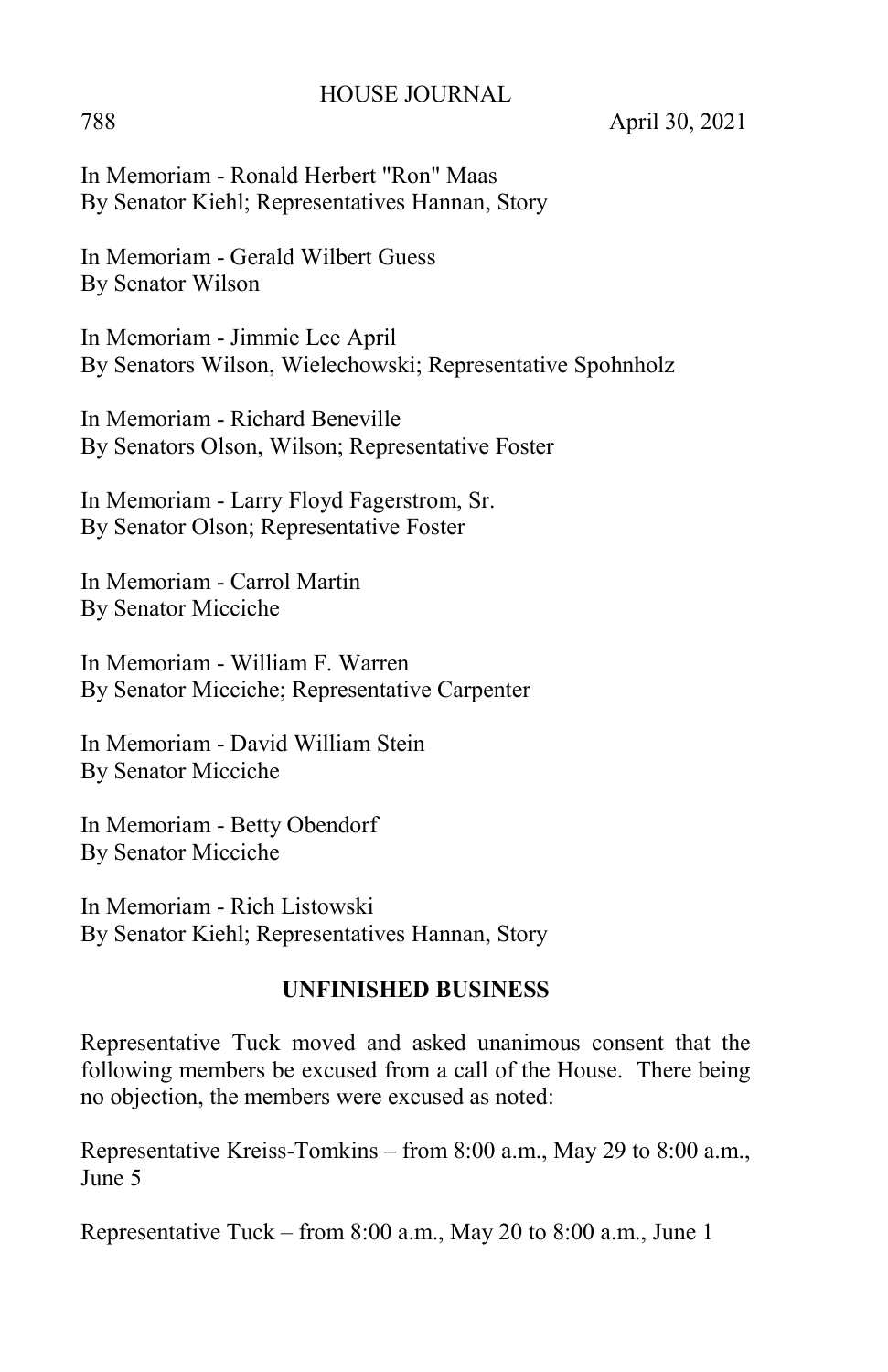# **HJR 18**

Representative Rauscher added as a cosponsor to:

# HOUSE JOINT RESOLUTION NO. 18

Proposing amendments to the Constitution of the State of Alaska relating to the election of judges, establishing a court of appeals, establishing district courts, and repealing the Judicial Council.

# **HB 8**

Representative Snyder added as a cosponsor to:

HOUSE BILL NO. 8

"An Act relating to professional and occupational licensing; and relating to protection of children and vulnerable adults."

# **HB 17**

Representative Snyder added as a cosponsor to:

# HOUSE BILL NO. 17

"An Act adding to the powers and duties of the State Commission for Human Rights; and relating to and prohibiting discrimination based on sexual orientation or gender identity or expression."

# **HB 22**

Representative Snyder added as a cosponsor to:

HOUSE BILL NO. 22

"An Act relating to shared animal ownership; and relating to the sharing and sale of raw milk and raw milk products."

# **HB 24**

Representative Snyder added as a cosponsor to:

### HOUSE BILL NO. 24

"An Act requiring certain school districts to give teachers who are nursing mothers reasonable breaks and a location to express breast milk."

# **HB 32**

Representative Rasmussen added as a cosponsor to: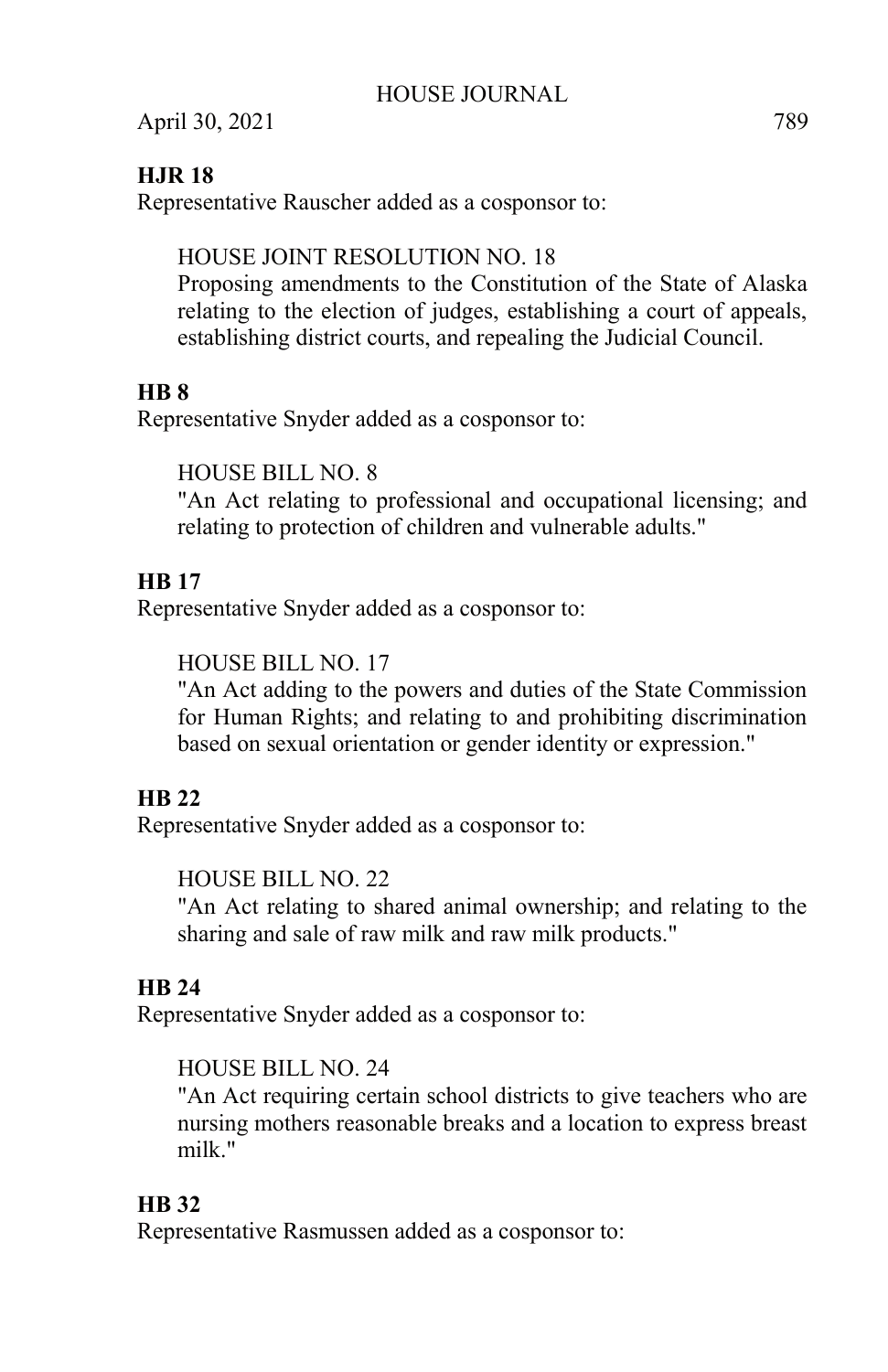### HOUSE BILL NO. 32

"An Act providing civil immunity to recreational vehicle park owners for certain damages; and providing civil immunity from liability related to the inherent risks of camping."

# **HB 41**

Representatives Hannan, Wool, Vance, and Tuck added as cosponsors to:

# CS FOR HOUSE BILL NO. 41(FIN)

"An Act relating to management of enhanced stocks of shellfish; authorizing certain nonprofit organizations to engage in shellfish enhancement projects; relating to application fees for salmon hatchery permits and shellfish enhancement project permits; relating to the marketing of aquatic farm products by the Alaska Seafood Marketing Institute; and providing for an effective date."

# **HB 53**

Representative Nelson added as a cosponsor to:

### HOUSE BILL NO. 53

"An Act relating to residency requirements for public school enrollment for certain children of active duty military and National Guard members."

### **HB 63**

Representative Kaufman added as a cosponsor to:

### HOUSE BILL NO. 63

"An Act relating to the duties of the Department of Transportation and Public Facilities; renaming the Alaska Marine Transportation Advisory Board the Alaska Marine Highway Operations Board; relating to the membership and duties of the Alaska Marine Highway Operations Board; and providing for an effective date."

### **HB 66**

Representative Kreiss-Tomkins added as a cosponsor to:

### HOUSE BILL NO. 66

"An Act relating to voting, voter qualifications, and voter registration; relating to poll watchers; relating to absentee ballots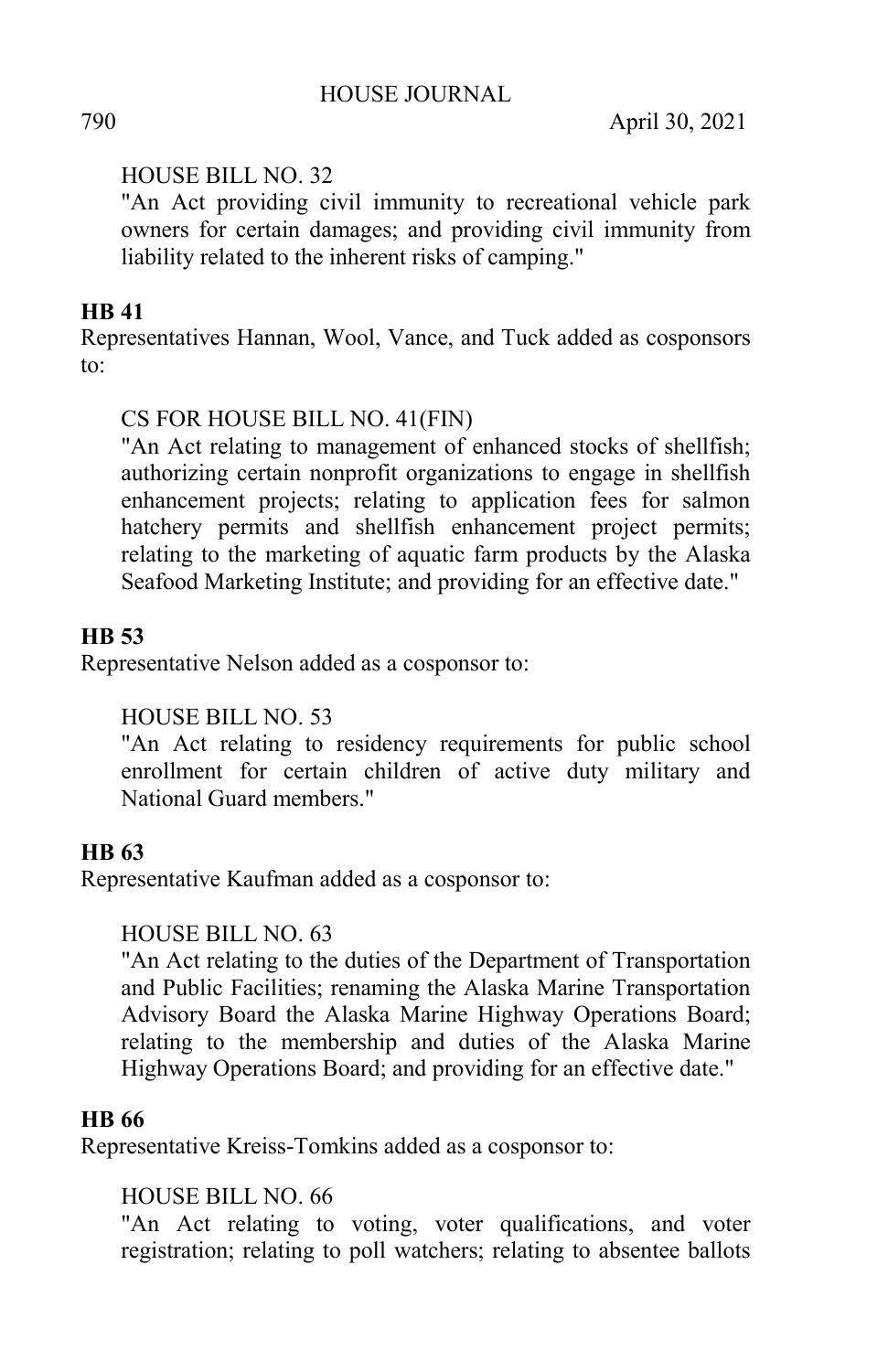and questioned ballots; relating to election worker compensation; and providing for an effective date."

# **HB 118**

Representative Snyder added as a cosponsor to:

# HOUSE BILL NO. 118

"An Act relating to state identifications and driver's licenses for persons in the custody of the Department of Corrections; relating to the duties of the commissioner of corrections; relating to living conditions for prisoners; and providing for an effective date."

# **HB 123**

Representative Patkotak added as a cosponsor to:

# HOUSE BILL NO. 123

"An Act providing for state recognition of federally recognized tribes; and providing for an effective date."

# **HB 156**

Representatives Drummond and Rasmussen added as cosponsors to:

# HOUSE BILL NO. 156

"An Act relating to industrial hemp; and providing for an effective date."

# **HB 158**

Representatives Schrage and Vance added as cosponsors to:

### HOUSE BILL NO. 158

"An Act relating to contributions from permanent fund dividends to the general fund."

# **HB 184**

Representative Snyder added as a cosponsor to:

### HOUSE BILL NO. 184

"An Act requiring state participation in a tribal child welfare compact."

# **HB 192**

Representative Hopkins added as a cosponsor to: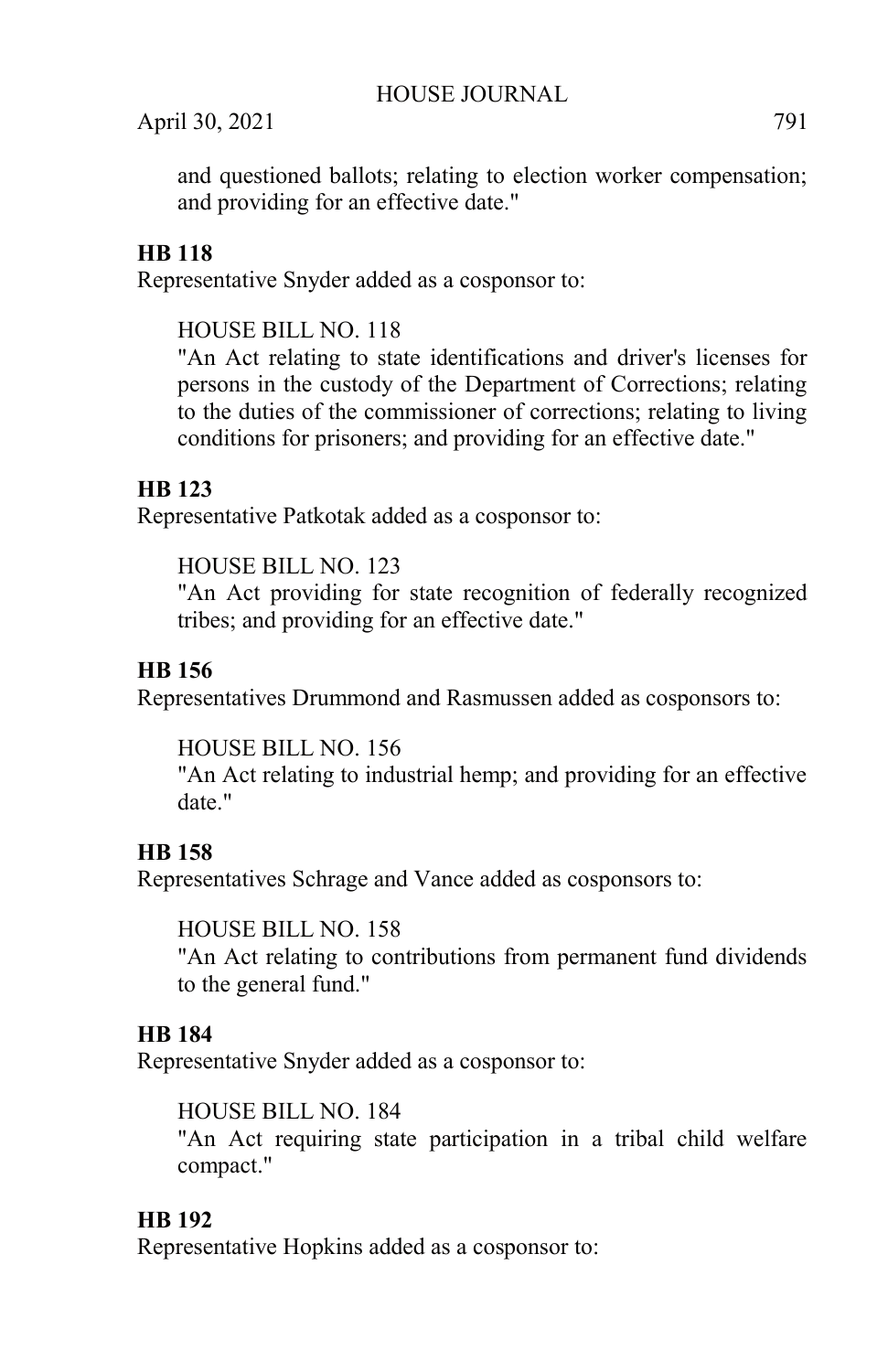### HOUSE BILL NO. 192

"An Act extending the termination date of the Alaska regional economic assistance program; and providing for an effective date."

### **SB 47**

Representatives Story and Tuck added as cross sponsors to:

SENATE BILL NO. 47

"An Act relating to special registration plates for vehicles owned by persons with disabilities."

### **ENGROSSMENT**

### **HB 41**

CSHB 41(FIN) was engrossed, signed by the Speaker and Chief Clerk, and transmitted to the Senate for consideration.

### **ENROLLMENT**

### **HB 76**

The following was enrolled, signed by the Speaker and Chief Clerk, President and Secretary of the Senate, and the engrossed and enrolled copies were transmitted to the Office of the Governor at 5:10 p.m., April 29:

### SENATE CS FOR CS FOR HOUSE BILL NO. 76(FIN) am S

"An Act extending the January 15, 2021, governor's declaration of a public health disaster emergency in response to the novel coronavirus disease (COVID-19) pandemic; approving and ratifying declarations of a public health disaster emergency; providing for a financing plan; making temporary changes to state law in response to the COVID-19 outbreak in the following areas: emergency powers of the governor; emergency powers of the commissioner of health and social services; occupational and professional licensing, practice, and billing; telehealth; charitable gaming and online ticket sales; access to federal stabilization funds; wills; unfair or deceptive trade practices; school operating funds; workers' compensation; program execution; civil liability; immunity from liability and disciplinary action for occupational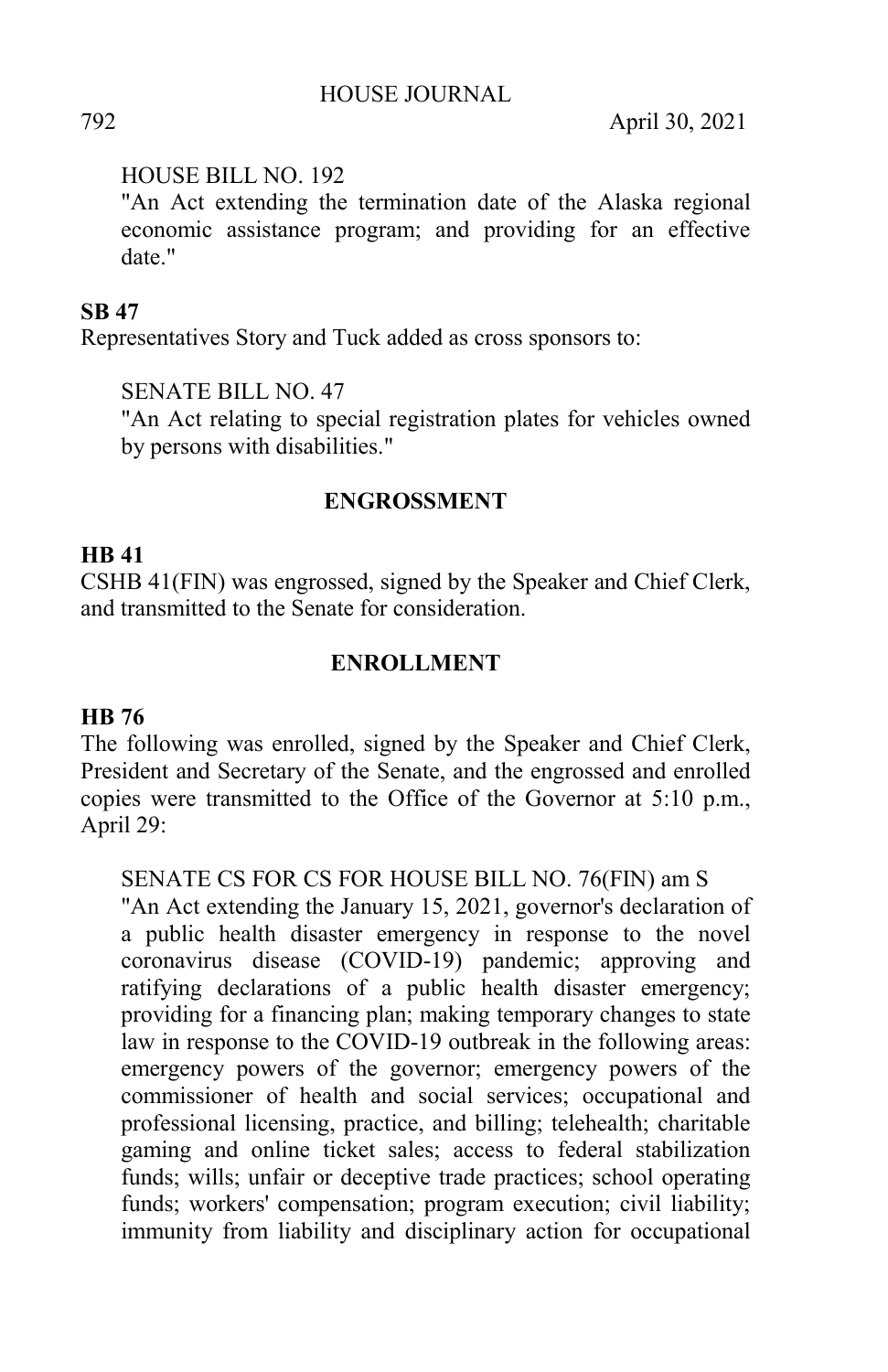licensees for exposure of clients to COVID-19; immunity from liability for persons engaging in business and their employees for exposure of customers to COVID-19; abortion funding; and personal objections to the administration of COVID-19 vaccines; and providing for an effective date."

The following memorandum dated April 29 was received from Lora Brown, Enrolling Secretary, Division of Legal and Research Services:

"In accordance with Rule 43, Uniform Rules of the Alaska State Legislature, I am reporting the following manifest errors in SCS CSHB 76(FIN) am S, which have been corrected in enrolling:

Page 5, line 5: Delete "(A)" Insert  $"(1)"$ Delete "Nutritional" Insert "Nutrition"

Page 5, line 7: Delete "(B)" Insert  $"(2)"$ 

Page 5, line 9: Delete "(C)" Insert  $"(3)"$ 

Page 5, line 10: Delete "(D)" Insert  $"(4)"$ 

Page 5, line 12: Delete "(E)" Insert  $"(5)"$ 

Page 5, line 24: Delete "declared" Insert "declaration"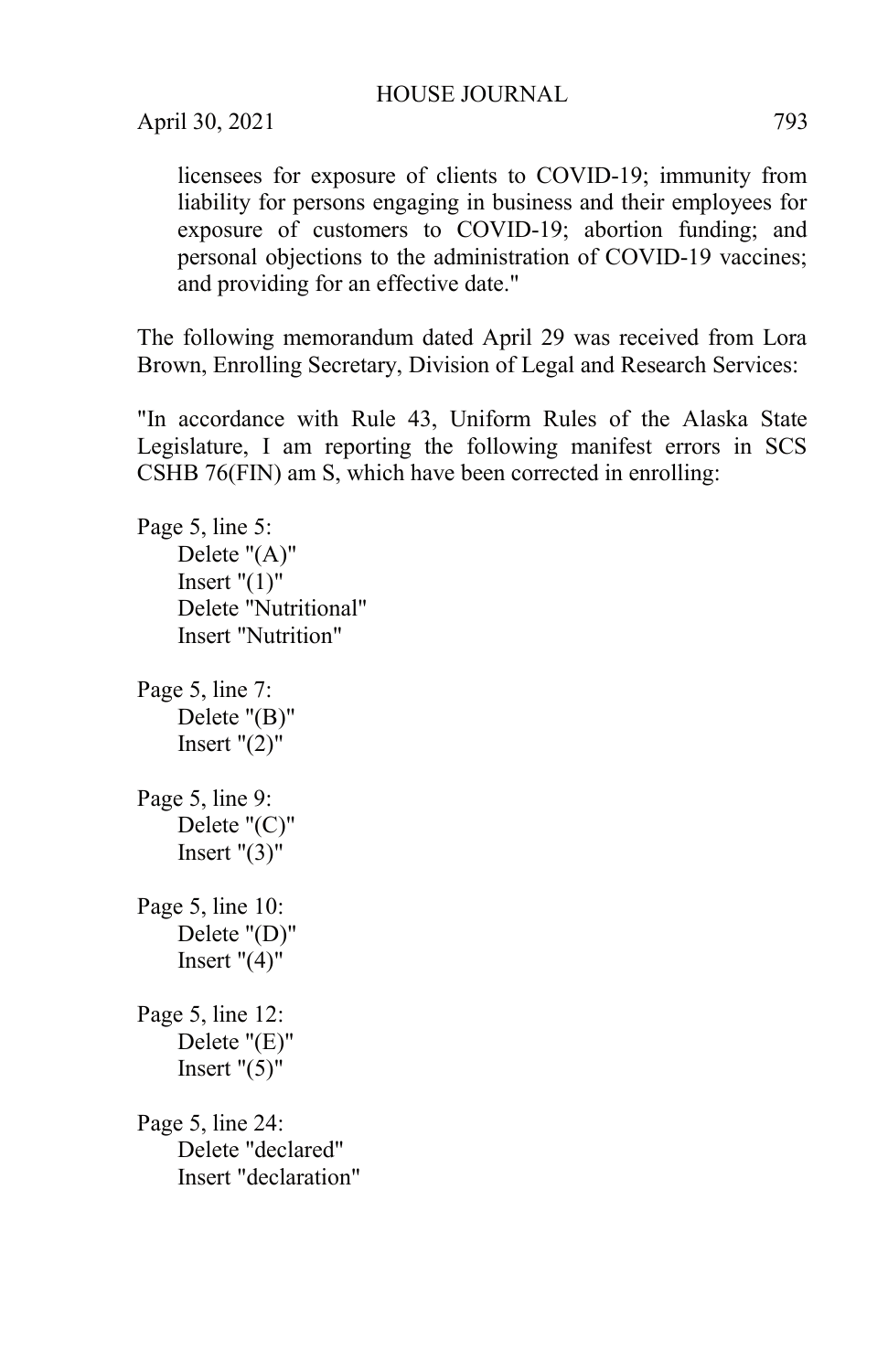Page 6, line 17: Delete "sec. 38" Insert "sec. 38(c)" Page 6, line 22: Delete "CARES Act" Insert "Coronavirus Aid, Relief, and Economic Security Act (CARES Act)" Page 6, lines 24 - 25: Delete "coronavirus disease (COVID-19)" Insert "COVID-19" Page 7, line 10: Delete "and" Page 9, line 4, following the first occurrence of "the": Insert "health care" Page 9, line 5, following "the": Insert "health care" Page 12, line 9: Delete "section" Insert "Act" Page 12, line 22: Delete "this title" Insert "AS 08" Page 13, line 24: Following the first occurrence of "Act": Insert ", 2021" Following the second occurrence of "Act": Insert "of 2021" Page 14, line 1: Delete "COVID-19" Insert "novel coronavirus disease (COVID-19)"